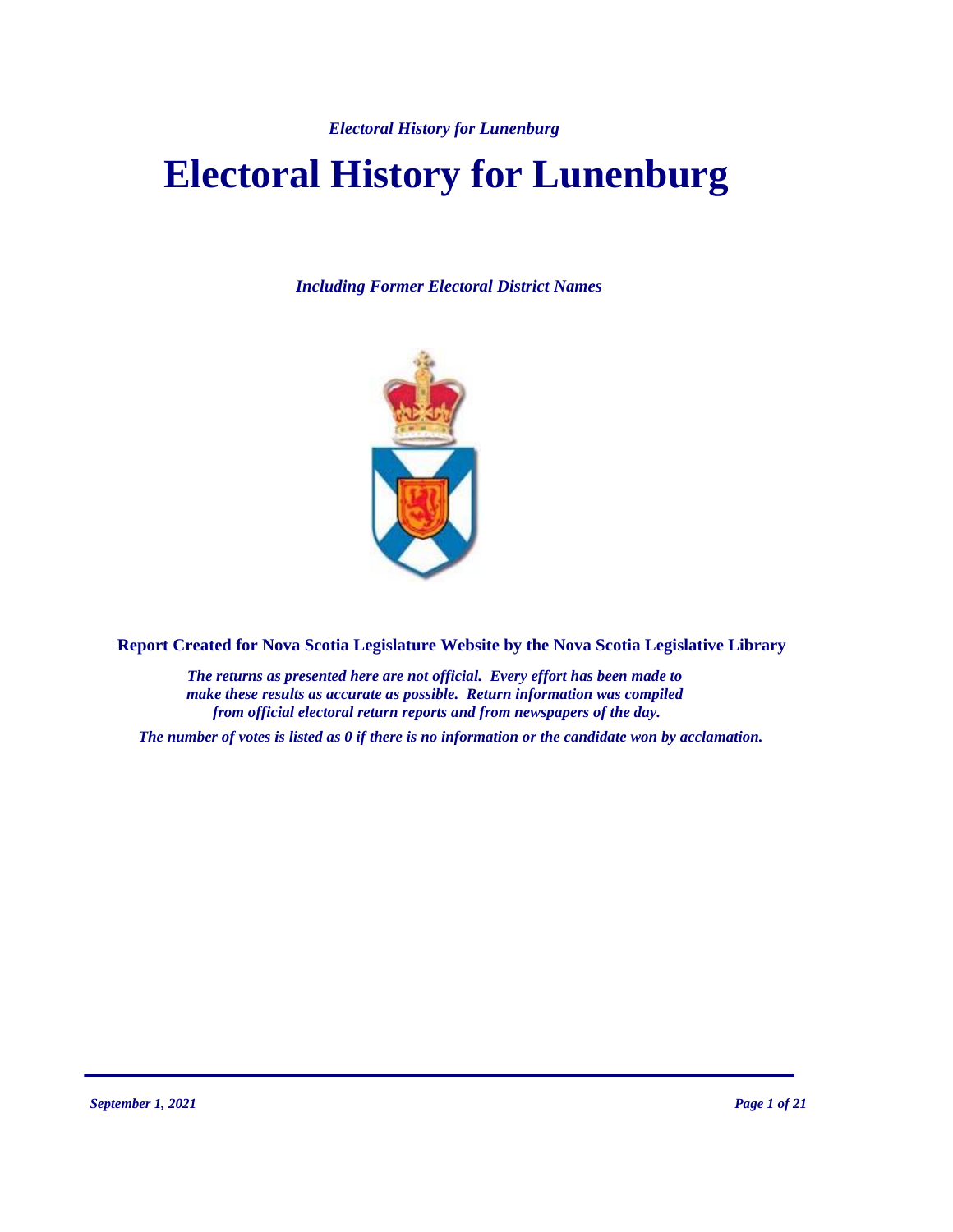# *Lunenburg*

*Upon the recommendations of the 1992 Electoral Boundaries Commission report, Lunenburg Centre was renamed Lunenburg. It lost the area west of the LaHave River (except the New Germany area) to Lunenburg West. It lost the Tancook Islands to the new Chester-St. Margaret's district.*

| <b>Member Elected</b>                  | <b>Election Date</b>     | <b>Party Elected</b>            |  |
|----------------------------------------|--------------------------|---------------------------------|--|
| Corkum-Greek, Susan<br><b>Margaret</b> | 17-Aug-2021              | <b>Progressive Conservative</b> |  |
|                                        | (629)<br>Majority:       |                                 |  |
| <b>Candidate</b>                       | <b>Party</b>             | <b>Votes</b>                    |  |
| Corkum-Greek, Susan                    | Progressive Conservative | 3544                            |  |
| Lohnes-Croft, Suzanne                  | Liberal                  | 2915                            |  |
| Smith, Alison                          | New Democratic Party     | 1750                            |  |
| Trappenberg, Thomas                    | <b>Green Party</b>       | 171                             |  |
| Giannakos, John                        | Atlantica                | 57                              |  |
| Lohnes-Croft, Suzanne L. 30-May-2017   |                          | <b>Liberal</b>                  |  |
|                                        | Majority:<br>(673)       |                                 |  |
| <b>Candidate</b>                       | <b>Party</b>             | <b>Votes</b>                    |  |
| Lohnes-Croft, Suzanne                  | Liberal                  | 3110                            |  |
| Pickings, Brian                        | Progressive Conservative | 2437                            |  |
| Breaugh, Marc                          | New Democratic Party     | 2336                            |  |
| Lohnes-Croft, Suzanne L.               | 08-Oct-2013              | <b>Liberal</b>                  |  |
|                                        | (414)<br>Majority:       |                                 |  |
| <b>Candidate</b>                       | <b>Party</b>             | <b>Votes</b>                    |  |
| Lohnes-Croft, Suzanne                  | Liberal                  | 3182                            |  |
| Birdsall, Pamela D.                    | New Democratic Party     | 2768                            |  |
|                                        |                          |                                 |  |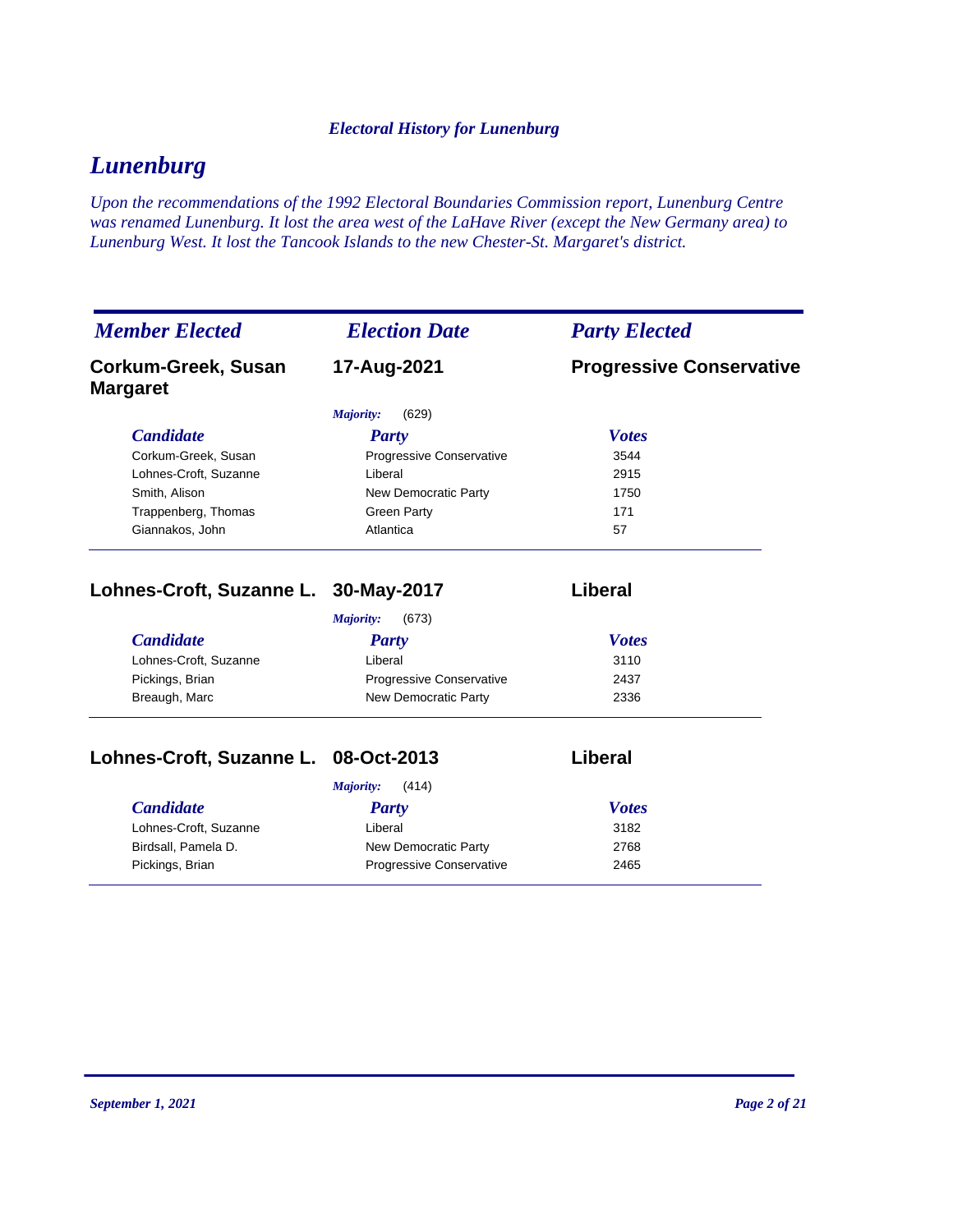| Birdsall, Pamela D. (Pam) 09-Jun-2009 |                          | <b>New Democratic Party</b> |
|---------------------------------------|--------------------------|-----------------------------|
|                                       | (1670)<br>Majority:      |                             |
| <b>Candidate</b>                      | <b>Party</b>             | <b>Votes</b>                |
| Birdsall, Pamela D.                   | New Democratic Party     | 4069                        |
| Zwicker, Peter                        | Progressive Conservative | 2399                        |
| Welsford, Rick                        | Liberal                  | 1374                        |
| Countway, Milton                      | Independent              | 489                         |
| Remai, Jason A.                       | <b>Green Party</b>       | 145                         |

### **Baker, Michael Gilbert 13-Jun-2006 Progressive Conservative**

|                        | (1300)<br>Majority:      |              |  |
|------------------------|--------------------------|--------------|--|
| <b>Candidate</b>       | Party                    | <b>Votes</b> |  |
| Baker, Michael Gilbert | Progressive Conservative | 3969         |  |
| Heide, Chris           | New Democratic Party     | 2790         |  |
| Welsford, Rick         | Liberal                  | 1200         |  |
| Simpson, Stewart       | <b>Green Party</b>       | 196          |  |

| <b>Majority:</b> | (1109) |
|------------------|--------|

# **Baker, Michael Gilbert 05-Aug-2003 Progressive Conservative**

| <i>Candidate</i>       | Party                           | <b>Votes</b> |  |
|------------------------|---------------------------------|--------------|--|
| Baker, Michael Gilbert | <b>Progressive Conservative</b> | 3734         |  |
| Heide, Chris           | New Democratic Party            | 2625         |  |
| Davis, Jim             | Liberal                         | 1695         |  |

### **Baker, Michael Gilbert 27-Jul-1999 Progressive Conservative**

*Majority:* (2246)

| <b>Candidate</b>       | Party                           | <b>Votes</b> |  |
|------------------------|---------------------------------|--------------|--|
| Baker, Michael Gilbert | <b>Progressive Conservative</b> | 4590         |  |
| O'Connor, Lila Jean    | Liberal                         | 2344         |  |
| Keddy, Marilyn         | New Democratic Party            | 1982         |  |

| andidate <sup>.</sup> |  |  |  |
|-----------------------|--|--|--|
|                       |  |  |  |

| 24-MdI - 1990 |  |  |  |
|---------------|--|--|--|
|               |  |  |  |

# **Baker, Michael Gilbert 24-Mar-1998 Progressive Conservative**

|                        | (132)<br>Majority:              |              |  |
|------------------------|---------------------------------|--------------|--|
| <b>Candidate</b>       | Party                           | <b>Votes</b> |  |
| Baker, Michael Gilbert | <b>Progressive Conservative</b> | 3231         |  |
| O'Connor, Lila Jean    | Liberal                         | 3099         |  |
| Crook, Marilyn B.      | New Democratic Party            | 2621         |  |

| Baker, Mic |  |  |
|------------|--|--|
|------------|--|--|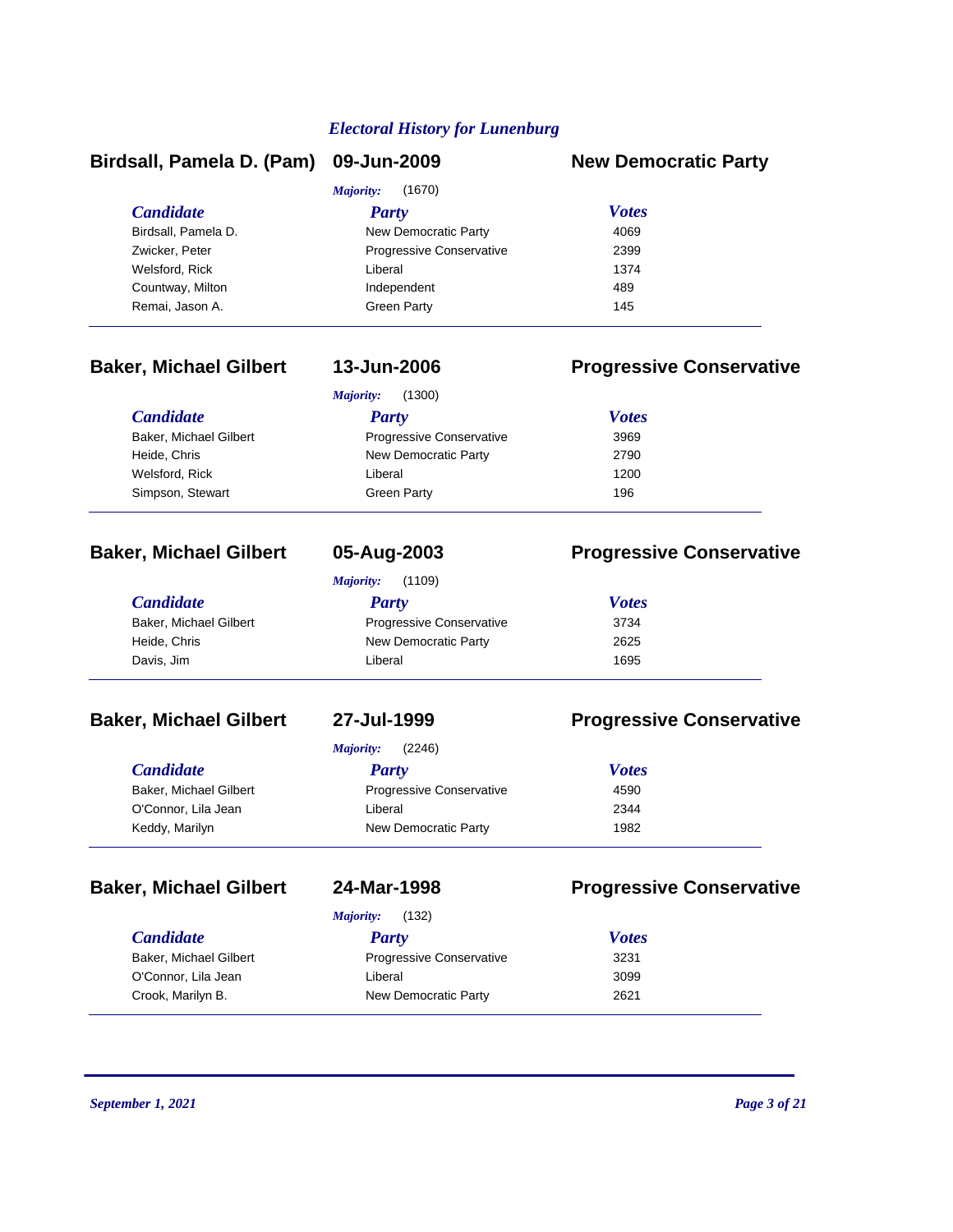| O'Connor, Lila Jean    | 25-May-1993              | Liberal      |  |
|------------------------|--------------------------|--------------|--|
|                        | Majority:<br>(273)       |              |  |
| <b>Candidate</b>       | <b>Party</b>             | <b>Votes</b> |  |
| O'Connor, Lila Jean    | Liberal                  | 3982         |  |
| Mosher, Allan Marshall | Progressive Conservative | 3709         |  |
| Garrison, Wade Vernon  | New Democratic Party     | 1487         |  |
| Cook, Walton William   | Independent              | 517          |  |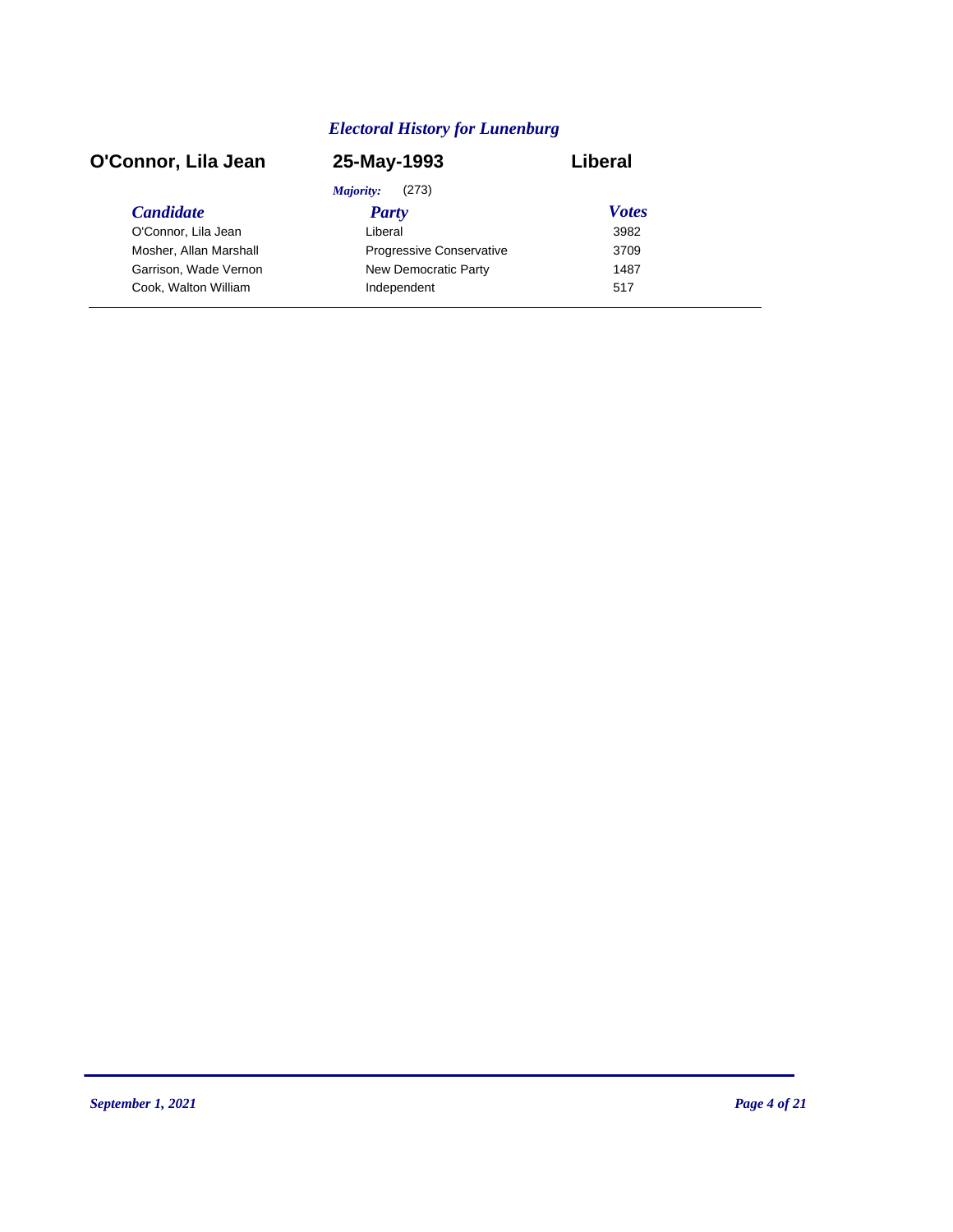# **Electoral History for Lunenburg Centre**

*Including Former Electoral District Names*



**Report Created for Nova Scotia Legislature Website by the Nova Scotia Legislative Library**

*The returns as presented here are not official. Every effort has been made to make these results as accurate as possible. Return information was compiled from official electoral return reports and from newspapers of the day.*

*The number of votes is listed as 0 if there is no information or the candidate won by acclamation.*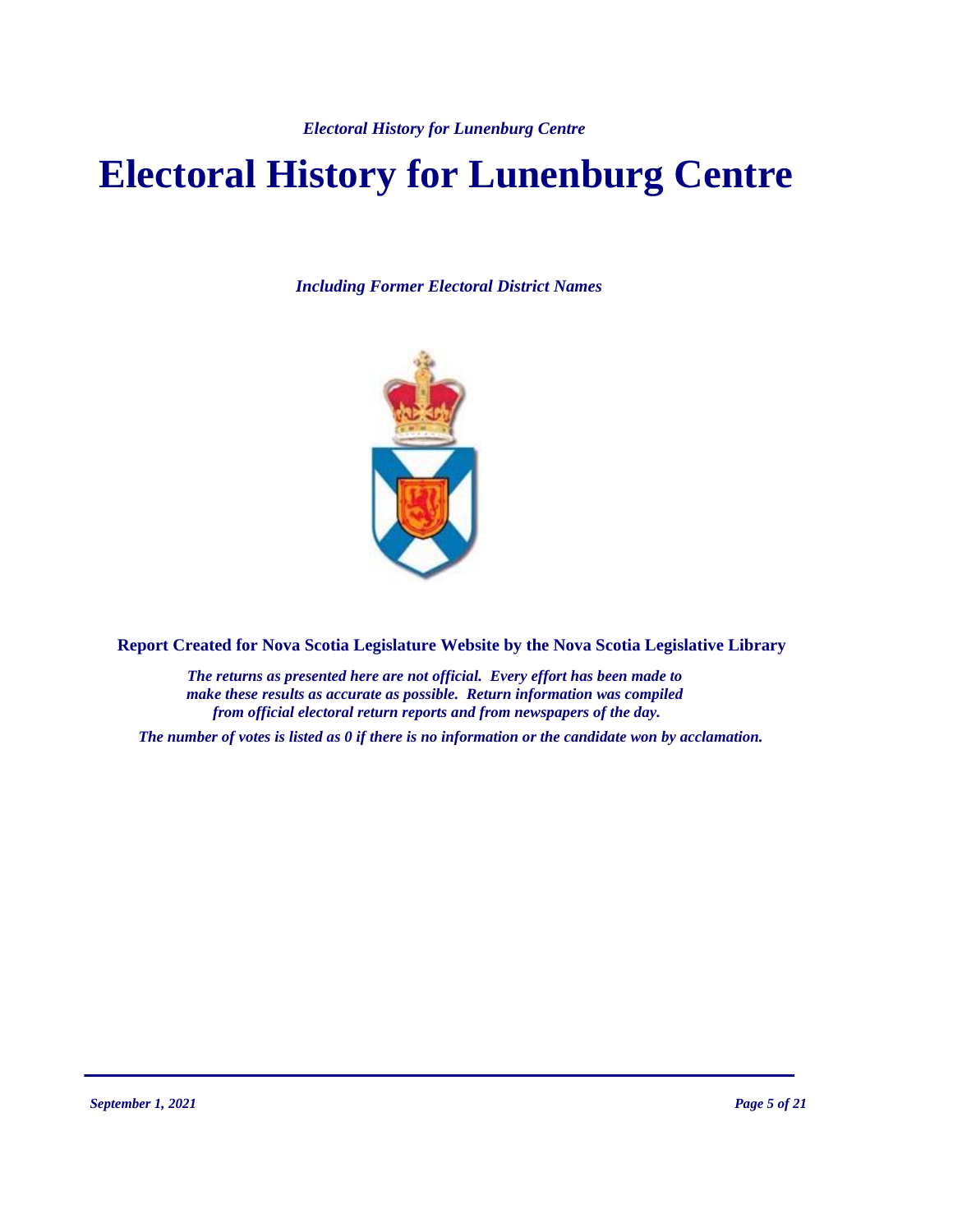# *Lunenburg Centre*

*Chapter 27 of the Statutes of Nova Scotia for 1955 divided the County of Lunenburg into three electoral districts: Lunenburg East, Lunenburg Centre, and Lunenburg West.*

*Lunenburg Centre consisted of that portion of the County of Lunenburg contained in polling districts One, Two, Three, Four, Five and Ten and the towns of Lunenburg and Mahone Bay.*

*Upon the recommendations of the 1992 Electoral Boundaries Report, Lunenburg Centre was renamed Lunenburg. It lost the area west of the LaHave River (except New Germany area) to Lunenburg West. It lost the Tancook Islands to the new Chester-St. Margaret's.*

| <b>Member Elected</b><br><b>Election Date</b> |                          | <b>Party Elected</b>            |
|-----------------------------------------------|--------------------------|---------------------------------|
| <b>Mosher, Allan Marshall</b>                 | 06-Sep-1988              | <b>Progressive Conservative</b> |
|                                               | (1047)<br>Majority:      |                                 |
| <b>Candidate</b>                              | <b>Party</b>             | <b>Votes</b>                    |
| Mosher, Allan Marshall                        | Progressive Conservative | 5071                            |
| Zwicker, Don                                  | Liberal                  | 4024                            |
| Maybee, Muriel                                | New Democratic Party     | 1805                            |
| <b>Cochran, Maxine</b><br><b>Elizabeth</b>    | 06-Nov-1984              | <b>Progressive Conservative</b> |
|                                               | (2570)<br>Majority:      |                                 |
| <b>Candidate</b>                              | Party                    | <b>Votes</b>                    |
| Cochran, Maxine Elizabeth                     | Progressive Conservative | 5239                            |
|                                               | Liberal                  | 2669                            |
| Wentzell, Linton M. (Lindy)                   |                          |                                 |

### **Cochran, Maxine Elizabeth 05-Jun-1984 (By-election) Progressive Conservative**

|                           | Majority:                       | (1462)       |  |
|---------------------------|---------------------------------|--------------|--|
| <i>Candidate</i>          | Party                           | <b>Votes</b> |  |
| Cochran, Maxine Elizabeth | <b>Progressive Conservative</b> | 5078         |  |
| Nause, John David         | Liberal                         | 3616         |  |
| Fields, Angus J.          | New Democratic Party            | 805          |  |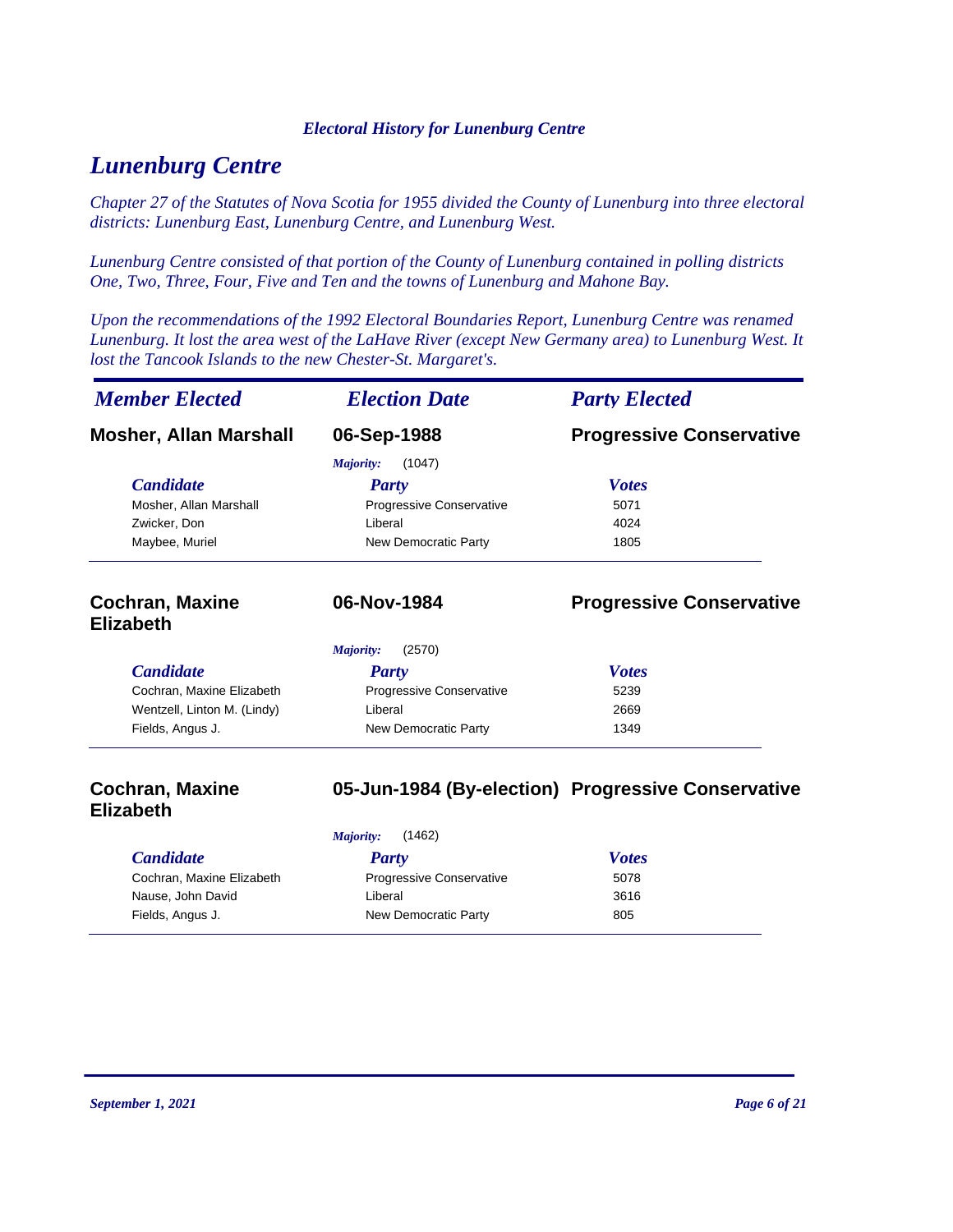| <b>Cochran, Bruce</b>        | 06-Oct-1981                                                                      | <b>Progressive Conservative</b> |
|------------------------------|----------------------------------------------------------------------------------|---------------------------------|
|                              | <b>Majority:</b><br>(2019)                                                       |                                 |
| <b>Candidate</b>             | <b>Party</b>                                                                     | <b>Votes</b>                    |
| Cochran, Bruce               | Progressive Conservative                                                         | 5374                            |
| Parish, Alan V.              | Liberal                                                                          | 3355                            |
| Theriault, Neil              | New Democratic Party                                                             | 1150                            |
|                              | Bruce Cochran died January 24, 1984. He was replaced by his wife Maxine Cochran. |                                 |
| <b>Cochran, Bruce</b>        | 19-Sep-1978                                                                      | <b>Progressive Conservative</b> |
|                              | <b>Majority:</b><br>(2608)                                                       |                                 |
| <b>Candidate</b>             | <b>Party</b>                                                                     | <b>Votes</b>                    |
| Cochran, Bruce               | Progressive Conservative                                                         | 5764                            |
| Pelley, Jack                 | Liberal                                                                          | 3156                            |
| Cook, Walton William         | Independent                                                                      | 1094                            |
| Miller, Scott D.             | New Democratic Party                                                             | 425                             |
| <b>Cochran, Bruce</b>        | 02-Apr-1974                                                                      | <b>Progressive Conservative</b> |
|                              | (208)<br>Majority:                                                               |                                 |
| <b>Candidate</b>             | <b>Party</b>                                                                     | <b>Votes</b>                    |
| Cochran, Bruce               | Progressive Conservative                                                         | 4086                            |
| Kinley, James                | Liberal                                                                          | 3878                            |
| Cook, Walton William         | Independent                                                                      | 1538                            |
| Deamond, Ralph E.            | New Democratic Party                                                             | 421                             |
| <b>Cook, Walton William</b>  | 13-Oct-1970                                                                      | Liberal                         |
|                              | (812)<br><b>Majority:</b>                                                        |                                 |
| <b>Candidate</b>             | <b>Party</b>                                                                     | <b>Votes</b>                    |
| Cook, Walton William         | Liberal                                                                          | 4852                            |
| Lohnes, George Oliver        | Progressive Conservative                                                         | 4040                            |
| <b>Lohnes, George Oliver</b> | 30-May-1967                                                                      | <b>Progressive Conservative</b> |
|                              | (469)<br>Majority:                                                               |                                 |
| <b>Candidate</b>             | <b>Party</b>                                                                     | <b>Votes</b>                    |
| Lohnes, George Oliver        | Progressive Conservative                                                         | 4229                            |
| Cook, Walton William         | Liberal                                                                          | 3760                            |
| Croft, Earl                  | New Democratic Party                                                             | 229                             |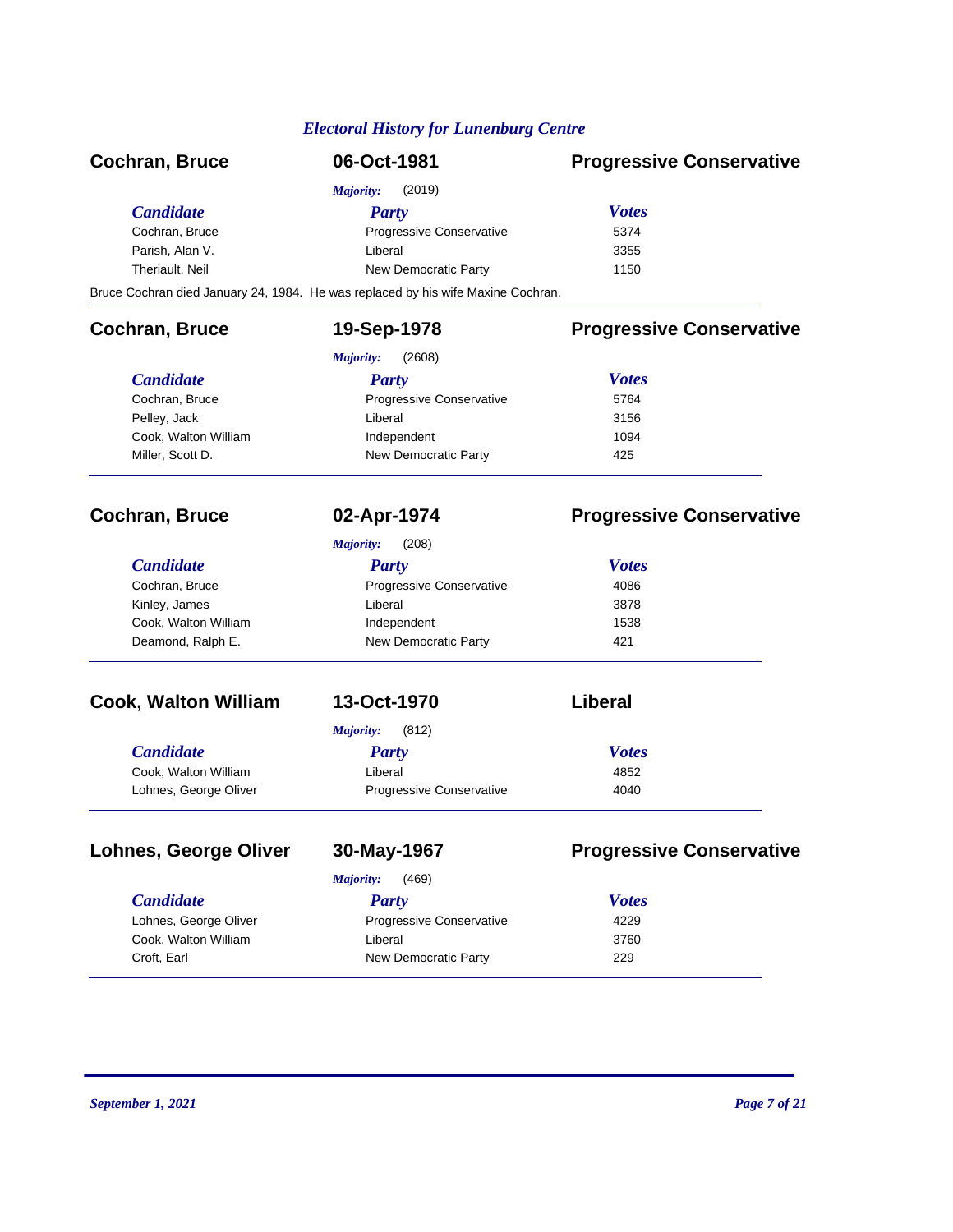| <b>Lohnes, George Oliver</b> | 08-Oct-1963                     | <b>Progressive Conservative</b> |
|------------------------------|---------------------------------|---------------------------------|
|                              | (1184)<br>Majority:             |                                 |
| <i>Candidate</i>             | <b>Party</b>                    | <b>Votes</b>                    |
| Lohnes, George Oliver        | <b>Progressive Conservative</b> | 4785                            |
| Iversen, Leon J.             | Liberal                         | 3601                            |

# **Lohnes, George Oliver 07-Jun-1960 Progressive Conservative**

### *Majority:* (552)

| Party                                                | <b>Votes</b> |  |
|------------------------------------------------------|--------------|--|
| <b>Progressive Conservative</b>                      | 4384         |  |
| Liberal                                              | 3832         |  |
| <b>CCF (Cooperative Commonwealth)</b><br>Federation) | 175          |  |
|                                                      |              |  |

# **Lohnes, George Oliver 30-Oct-1956 Progressive Conservative**

# *Candidate Party Votes Majority:* (152) Lohnes, George Oliver **Progressive Conservative** 3995 Uhlman, Harold **1988** Contract Liberal 2843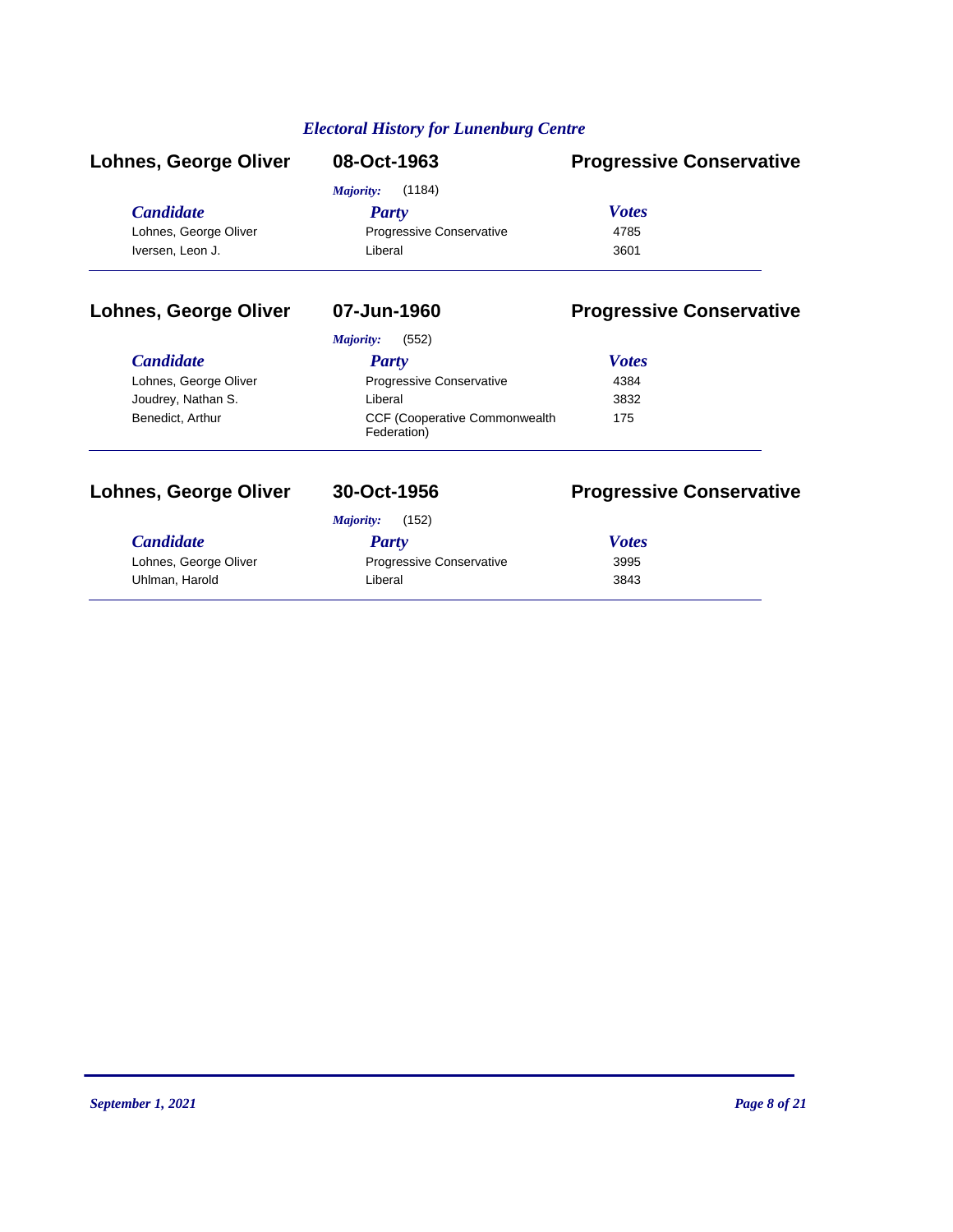# **Electoral History for Lunenburg County**

*Including Former Electoral District Names*



**Report Created for Nova Scotia Legislature Website by the Nova Scotia Legislative Library**

*The returns as presented here are not official. Every effort has been made to make these results as accurate as possible. Return information was compiled from official electoral return reports and from newspapers of the day.*

*The number of votes is listed as 0 if there is no information or the candidate won by acclamation.*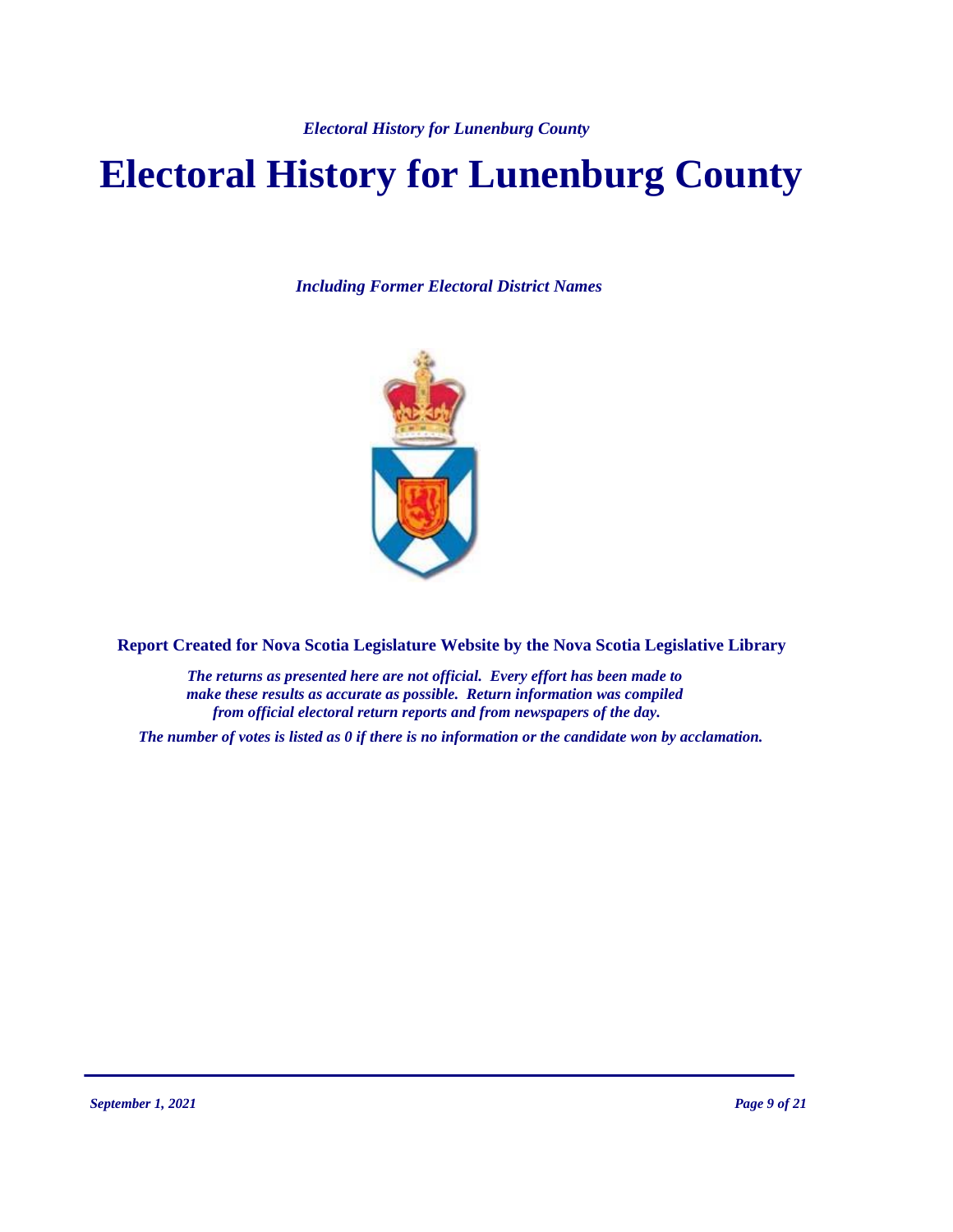# *Lunenburg County*

*Chapter 27 of the Statutes of Nova Scotia for 1955 divided the County of Lunenburg into three electoral districts: Lunenburg East, Lunenburg Centre, and Lunenburg West.*

| <b>Member Elected</b>       | <b>Election Date</b>                                 | <b>Party Elected</b>            |
|-----------------------------|------------------------------------------------------|---------------------------------|
| <b>Spence, Harley James</b> | 26-May-1953                                          | <b>Progressive Conservative</b> |
|                             | (1360)<br>Majority:                                  |                                 |
| <b>Candidate</b>            | Party                                                | <b>Votes</b>                    |
| Spence, Harley James        | Progressive Conservative                             | 8741                            |
| Levy, Robert Clifford       | Progressive Conservative                             | 8727                            |
| Romkey, Gordon Emerson      | Liberal                                              | 7381                            |
| Thurlow, Arthur Louis       | Liberal                                              | 6940                            |
| Crouse, G. Boyd             | <b>CCF (Cooperative Commonwealth)</b><br>Federation) | 241                             |
| Llewellyn, Winfred          | <b>CCF (Cooperative Commonwealth</b><br>Federation)  | 204                             |

**Levy, Robert Clifford 26-May-1953 Progressive Conservative**

| (1346)<br>Majority:    |                                                      |              |
|------------------------|------------------------------------------------------|--------------|
| <b>Candidate</b>       | Party                                                | <b>Votes</b> |
| Spence, Harley James   | Progressive Conservative                             | 8741         |
| Levy, Robert Clifford  | <b>Progressive Conservative</b>                      | 8727         |
| Romkey, Gordon Emerson | Liberal                                              | 7381         |
| Thurlow, Arthur Louis  | Liberal                                              | 6940         |
| Crouse, G. Boyd        | <b>CCF (Cooperative Commonwealth)</b><br>Federation) | 241          |
| Llewellyn, Winfred     | <b>CCF (Cooperative Commonwealth)</b><br>Federation) | 204          |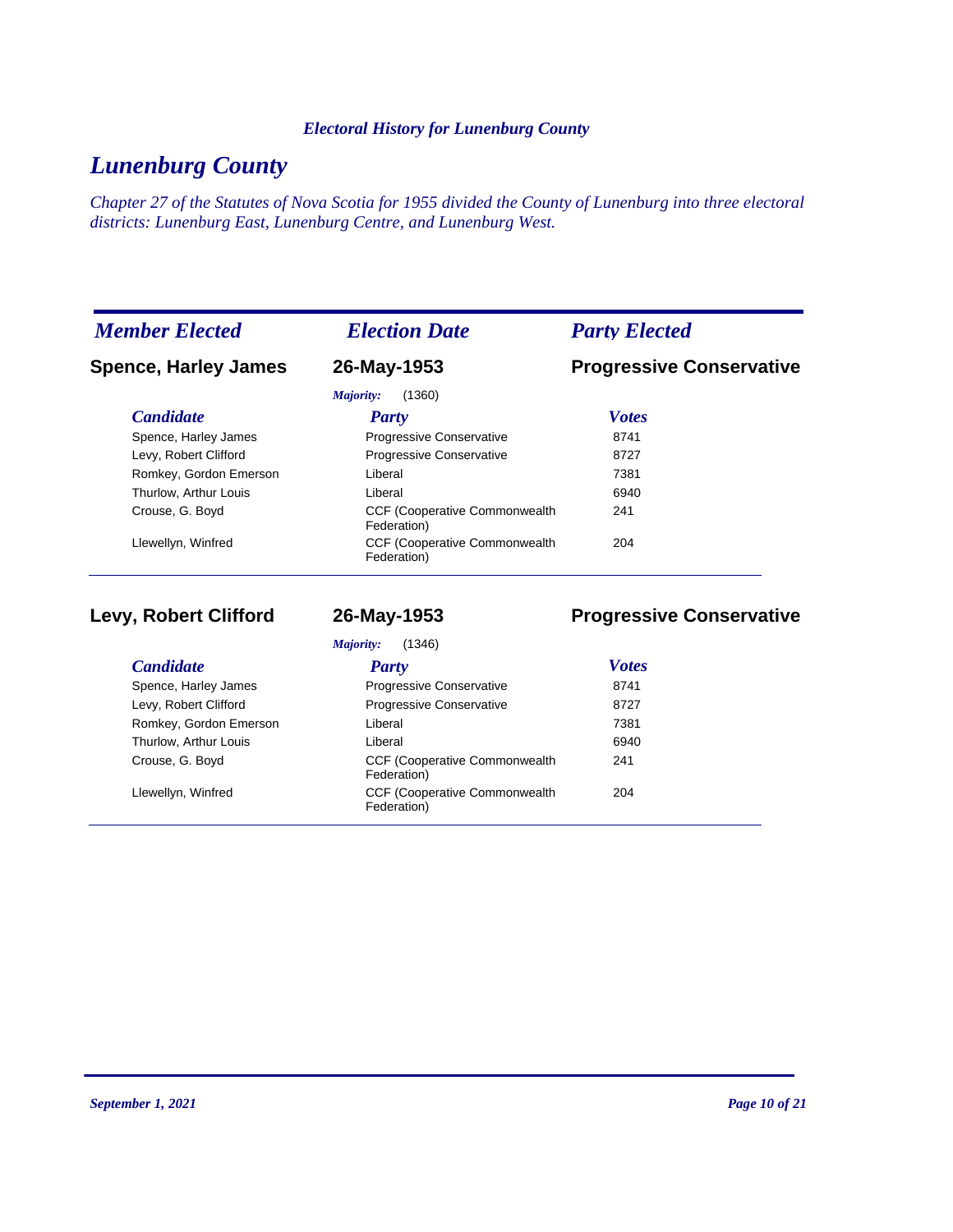### *Candidate Party Votes* **Thurlow, Arthur Louis 09-Jun-1949 Liberal** *Majority:* (210) Romkey, Gordon Emerson Liberal Liberal 27814 Thurlow, Arthur Louis **Liberal** Liberal **1145** Levy, Robert Clifford **Progressive Conservative** 6935 Rhodenizer, Fred Progressive Conservative 6807 CCF (Cooperative Commonwealth Murphy, Lemuel O. 871 Federation) CCF (Cooperative Commonwealth MacLaren, Orris A. 844 Federation)

### **Romkey, Gordon Emerson 09-Jun-1949 Liberal**

|                        | (879)<br>Majority:                                   |              |
|------------------------|------------------------------------------------------|--------------|
| <b>Candidate</b>       | <b>Party</b>                                         | <b>Votes</b> |
| Romkey, Gordon Emerson | Liberal                                              | 7814         |
| Thurlow, Arthur Louis  | Liberal                                              | 7145         |
| Levy, Robert Clifford  | Progressive Conservative                             | 6935         |
| Rhodenizer, Fred       | <b>Progressive Conservative</b>                      | 6807         |
| Murphy, Lemuel O.      | <b>CCF (Cooperative Commonwealth)</b><br>Federation) | 871          |
| MacLaren, Orris A.     | <b>CCF (Cooperative Commonwealth)</b><br>Federation) | 844          |

# **Romkey, Gordon Emerson 23-Oct-1945 Liberal**

*Candidate Party Votes Majority:* (985) Davis, Frank Roy **Contract Executive Liberal** Contract Contract Contract Contract Contract Contract Contract Contract Contract Contract Contract Contract Contract Contract Contract Contract Contract Contract Contract Contr Romkey, Gordon Emerson **Liberal** Liberal **CONFERGION** CONSERVENT CONSERVENT CONSERVENT CONSERVENT CONSERVENT CONSERVENT CONSERVENT CONSERVENT CONSERVENT CONSERVENT CONSERVENT CONSERVENT CONSERVENT CONSERVENT CONSERVENT CON Levy, Robert Clifford **Progressive Conservative** 5854 MacLeod, James A. **Progressive Conservative** 5585 David died September 17, 1948.

| Davis, Frank Roy               | 23-Oct-1945                     | Liberal      |
|--------------------------------|---------------------------------|--------------|
|                                | (1013)<br>Majority:             |              |
| <b>Candidate</b>               | Party                           | <b>Votes</b> |
| Davis, Frank Roy               | Liberal                         | 6867         |
| Romkey, Gordon Emerson         | Liberal                         | 6839         |
| Levy, Robert Clifford          | <b>Progressive Conservative</b> | 5854         |
| MacLeod, James A.              | <b>Progressive Conservative</b> | 5585         |
| David died September 17, 1948. |                                 |              |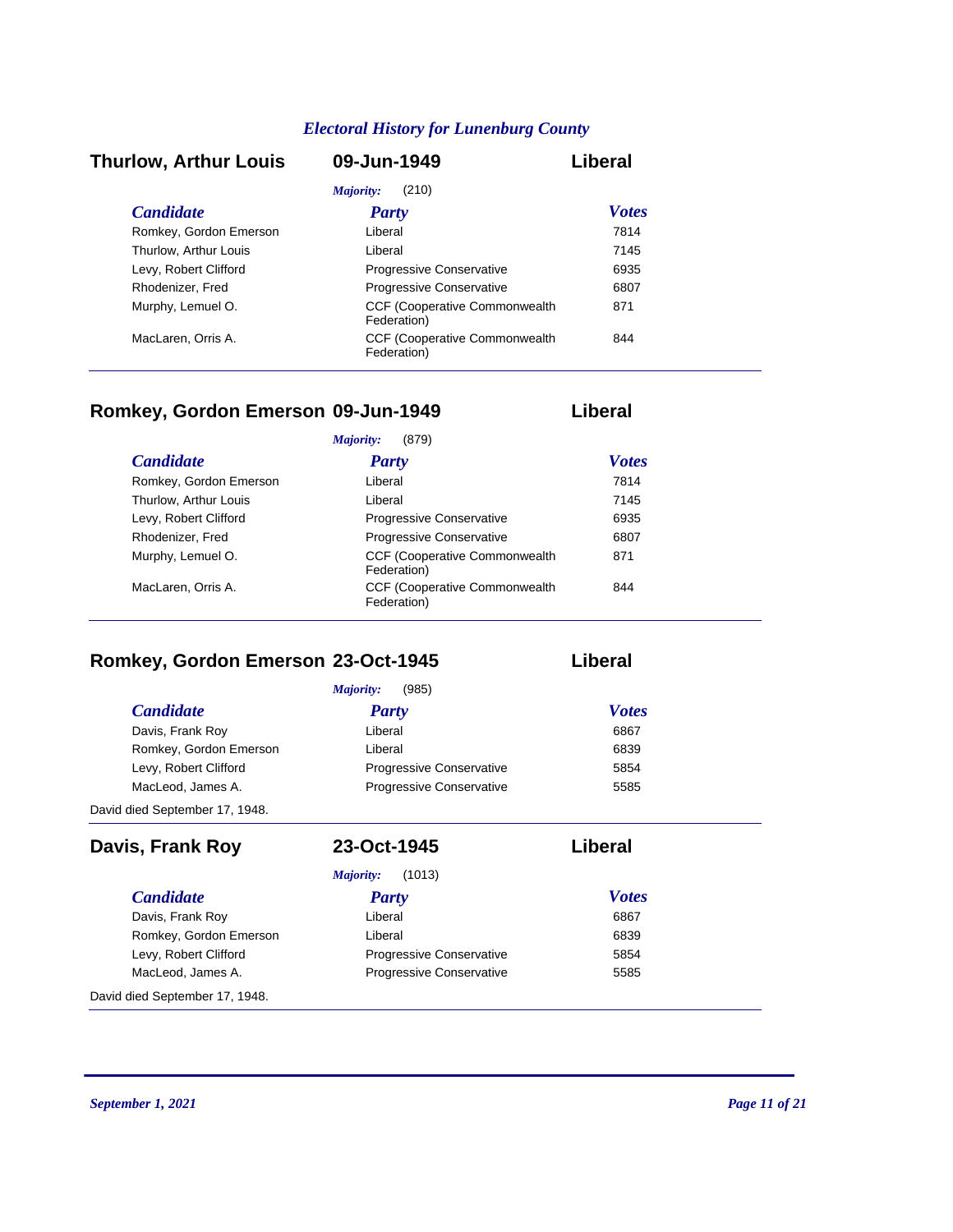# **Romkey, Gordon Emerson 28-Oct-1941 Liberal**

|                        | (1678)<br>Majority:             |              |
|------------------------|---------------------------------|--------------|
| <b>Candidate</b>       | <b>Party</b>                    | <b>Votes</b> |
| Davis, Frank Roy       | Liberal                         | 6366         |
| Romkey, Gordon Emerson | Liberal                         | 6288         |
| Levy, Robert Clifford  | Progressive Conservative        | 4601         |
| Walters, Angus J.      | <b>Progressive Conservative</b> | 4404         |

| Davis, Frank Roy       | 28-Oct-1941                     | Liberal      |  |
|------------------------|---------------------------------|--------------|--|
|                        | (1765)<br>Majority:             |              |  |
| <b>Candidate</b>       | <b>Party</b>                    | <b>Votes</b> |  |
| Davis, Frank Roy       | Liberal                         | 6366         |  |
| Romkey, Gordon Emerson | Liberal                         | 6288         |  |
| Levy, Robert Clifford  | <b>Progressive Conservative</b> | 4601         |  |
| Walters, Angus J.      | <b>Progressive Conservative</b> | 4404         |  |
|                        |                                 |              |  |

# **Romkey, Gordon Emerson 29-Jun-1937 Liberal**

|                        | (1382)<br>Majority:             |              |  |
|------------------------|---------------------------------|--------------|--|
| <i>Candidate</i>       | Party                           | <b>Votes</b> |  |
| Davis, Frank Roy       | Liberal                         | 8073         |  |
| Romkey, Gordon Emerson | Liberal                         | 7796         |  |
| Pearson, Vernon L.     | <b>Progressive Conservative</b> | 6414         |  |
| Hyson, Reginald E.     | Progressive Conservative        | 6268         |  |

# **Davis, Frank Roy 29-Jun-1937 Liberal**

| (1659)<br>Majority:    |                                 |              |
|------------------------|---------------------------------|--------------|
| <b>Candidate</b>       | <b>Party</b>                    | <b>Votes</b> |
| Davis, Frank Roy       | Liberal                         | 8073         |
| Romkey, Gordon Emerson | Liberal                         | 7796         |
| Pearson, Vernon L.     | <b>Progressive Conservative</b> | 6414         |
| Hyson, Reginald E.     | Progressive Conservative        | 6268         |

# **Romkey, Gordon Emerson 22-Aug-1933 Liberal**

|                         | (1750)<br>Majority:  |              |
|-------------------------|----------------------|--------------|
| <i>Candidate</i>        | <b>Party</b>         | <b>Votes</b> |
| Romkey, Gordon Emerson  | Liberal              | 8799         |
| Davis, Frank Roy        | Liberal              | 8369         |
| Gardner, Melbourne M.   | Liberal Conservative | 7049         |
| Rehfuss, Wallace Norman | Liberal Conservative | 6744         |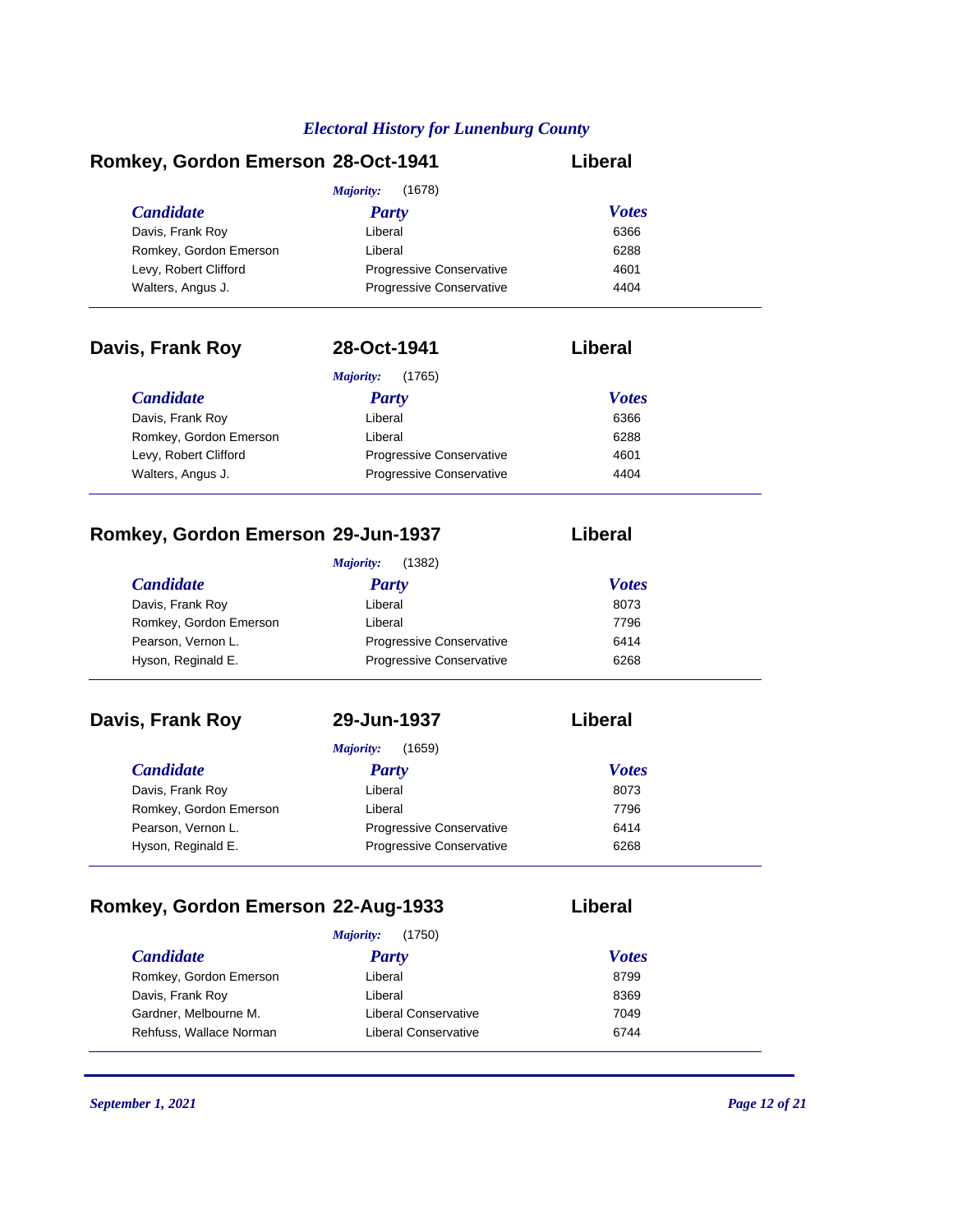| Davis, Frank Roy        | 22-Aug-1933          | Liberal      |  |
|-------------------------|----------------------|--------------|--|
|                         | (1320)<br>Majority:  |              |  |
| <b>Candidate</b>        | Party                | <b>Votes</b> |  |
| Romkey, Gordon Emerson  | Liberal              | 8799         |  |
| Davis, Frank Roy        | Liberal              | 8369         |  |
| Gardner, Melbourne M.   | Liberal Conservative | 7049         |  |
| Rehfuss, Wallace Norman | Liberal Conservative | 6744         |  |

### **Romkey, Gordon Emerson 01-Oct-1928 Liberal**

### *Candidate Party Votes Majority:* (595) Kinley, John James **Example 2018** Liberal **COVID-100** Liberal COVID-100 COVID-100 COVID-100 COVID-100 COVID-100 Romkey, Gordon Emerson **Liberal** Liberal **6304** Rehfuss, Wallace Norman Liberal Conservative 5709 Smith, William Haslam Liberal Conservative 5535

Kinley resigned to contest the federal general election 1930.

| Kinley, John James                                            | 01-Oct-1928          | Liberal                     |
|---------------------------------------------------------------|----------------------|-----------------------------|
|                                                               | Majority:<br>(824)   |                             |
| <b>Candidate</b>                                              | <b>Party</b>         | <b>Votes</b>                |
| Kinley, John James                                            | Liberal              | 6533                        |
| Romkey, Gordon Emerson                                        | Liberal              | 6304                        |
| Rehfuss, Wallace Norman                                       | Liberal Conservative | 5709                        |
| Smith, William Haslam                                         | Liberal Conservative | 5535                        |
| Kinley resigned to contest the federal general election 1930. |                      |                             |
| <b>Smith, William Haslam</b>                                  | 25-Jun-1925          | <b>Liberal Conservative</b> |

*Majority:* (2374)

| Liberal Conservative | 7159 |
|----------------------|------|
| Liberal Conservative | 6902 |
| Liberal              | 4528 |
| Liberal              | 4254 |
|                      |      |

# **Rehfuss, Wallace Norman 25-Jun-1925 Liberal Conservative**

### *Candidate Party Votes Majority:* (2631) Rehfuss, Wallace Norman **Liberal Conservative** 7159 Smith, William Haslam Liberal Conservative 6902 Kinley, John James **Example 2018** Liberal **Liberal** 4528 Sperry, Aubrey Herbert **Liberal** Liberal **1254**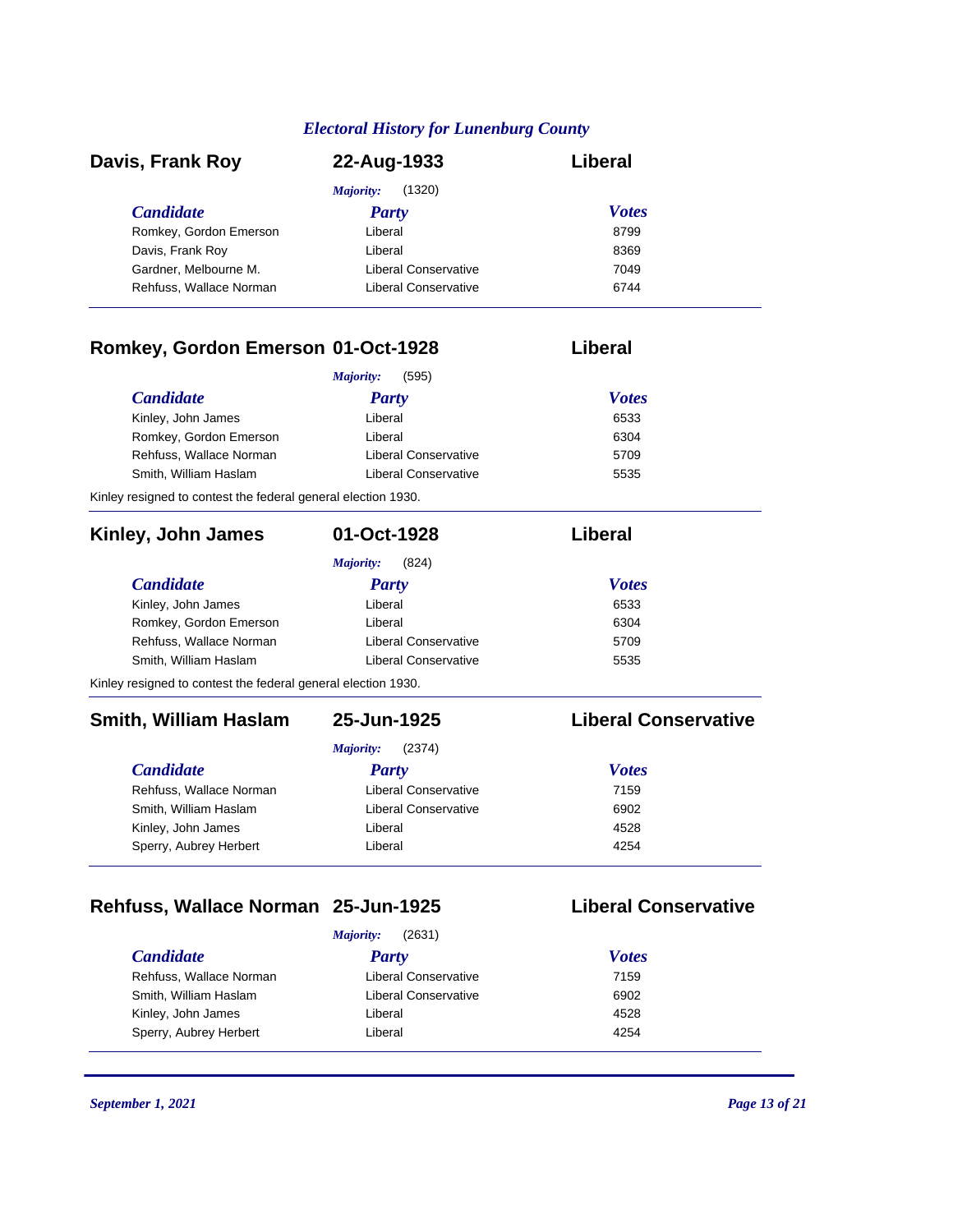| <b>Sperry, Aubrey Herbert</b>  | 27-Jul-1920                 | Liberal                     |
|--------------------------------|-----------------------------|-----------------------------|
|                                | (1525)<br>Majority:         |                             |
| <b>Candidate</b>               | <b>Party</b>                | <b>Votes</b>                |
| Kinley, John James             | Liberal                     | 4900                        |
| Sperry, Aubrey Herbert         | Liberal                     | 4795                        |
| Verge, Foster W.               | Liberal Conservative        | 3270                        |
| Hebb, Lemeau J.                | <b>Liberal Conservative</b> | 3237                        |
| Kinley, John James             | 27-Jul-1920                 | Liberal                     |
|                                | (1630)<br>Majority:         |                             |
| <b>Candidate</b>               | Party                       | <b>Votes</b>                |
| Kinley, John James             | Liberal                     | 4900                        |
| Sperry, Aubrey Herbert         | Liberal                     | 4795                        |
| Verge, Foster W.               | <b>Liberal Conservative</b> | 3270                        |
| Hebb, Lemeau J.                | Liberal Conservative        | 3237                        |
|                                |                             |                             |
| <b>Margeson, Joseph Willis</b> | 20-Jun-1916                 | <b>Liberal Conservative</b> |

| (300)<br>Majority:                                                 |                             |              |  |
|--------------------------------------------------------------------|-----------------------------|--------------|--|
| <b>Candidate</b>                                                   | <b>Party</b>                | <b>Votes</b> |  |
| Margeson, Joseph Willis                                            | <b>Liberal Conservative</b> | 3282         |  |
| Kinley, John James                                                 | Liberal                     | 2992         |  |
| Zwicker, Alfred Clairmonte                                         | <b>Liberal Conservative</b> | 2982         |  |
| Donovan, Oscar G.                                                  | Liberal                     | 2768         |  |
| Margeson resigned to contest the federal general election of 1917. |                             |              |  |

## *Candidate Party Votes* **Kinley, John James 20-Jun-1916 Liberal** *Majority:* (10) Margeson, Joseph Willis **Margeson, Joseph Willis** Liberal Conservative **3282** Kinley, John James **Liberal** Liberal 2992 Zwicker, Alfred Clairmonte Liberal Conservative 2982 Donovan, Oscar G. Christian Liberal Christian Liberal 2768 Margeson resigned to contest the federal general election of 1917.

| Zwicker, Alfred<br><b>Clairmonte</b> |                    | 15-Nov-1911 (By-election) Liberal Conservative |  |
|--------------------------------------|--------------------|------------------------------------------------|--|
|                                      | (191)<br>Maiority: |                                                |  |
| <i>Candidate</i>                     | Party              | <b>Votes</b>                                   |  |

| <i><b>Candidate</b></i>    | Party                | <b>Votes</b> |  |
|----------------------------|----------------------|--------------|--|
| Zwicker, Alfred Clairmonte | Liberal Conservative | 2977         |  |
| Duff. William              | Liberal              | 2786         |  |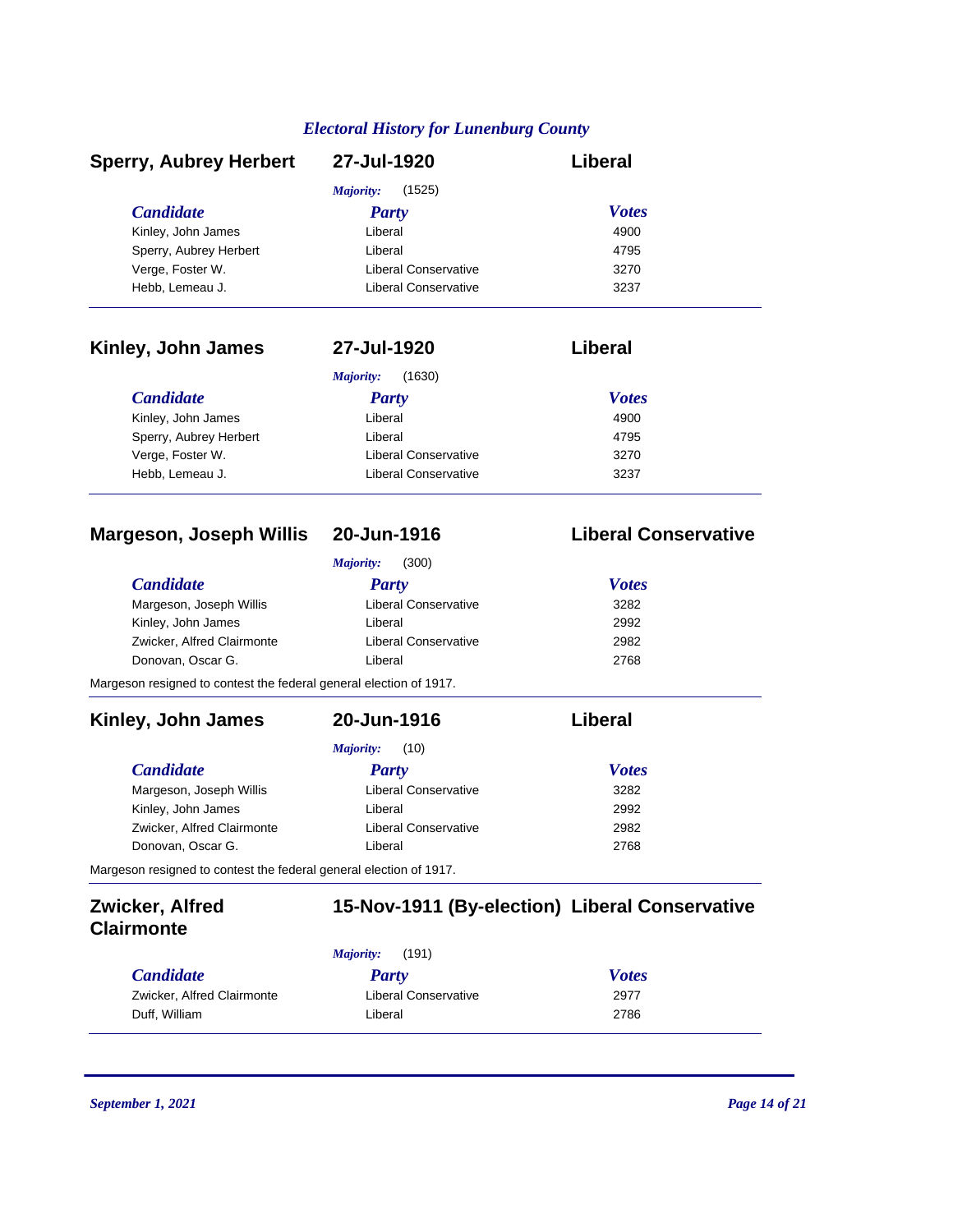| Margeson, Joseph Willis    | 14-Jun-1911                 | <b>Liberal Conservative</b>                                                                                          |
|----------------------------|-----------------------------|----------------------------------------------------------------------------------------------------------------------|
|                            | (308)<br>Majority:          |                                                                                                                      |
| <b>Candidate</b>           | Party                       | <b>Votes</b>                                                                                                         |
| MacLean, Alexander Kenneth | Liberal                     | 3136                                                                                                                 |
| Margeson, Joseph Willis    | <b>Liberal Conservative</b> | 2987                                                                                                                 |
| Mader, Charles Uniacke     | Liberal                     | 2679                                                                                                                 |
| Zwicker, Alfred Clairmonte | <b>Liberal Conservative</b> | 2405                                                                                                                 |
| Alfred Zwicker.            |                             | MacLean resigned before the House met to contest the federal general election September 21, 1911. He was replaced by |

| <b>MacLean, Alexander</b><br>Kenneth | 14-Jun-1911          | Liberal      |  |
|--------------------------------------|----------------------|--------------|--|
|                                      | (457)<br>Majority:   |              |  |
| <b>Candidate</b>                     | <b>Party</b>         | <b>Votes</b> |  |
| MacLean, Alexander Kenneth           | Liberal              | 3136         |  |
| Margeson, Joseph Willis              | Liberal Conservative | 2987         |  |
| Mader, Charles Uniacke               | Liberal              | 2679         |  |
| Zwicker, Alfred Clairmonte           | Liberal Conservative | 2405         |  |

MacLean resigned before the House met to contest the federal general election September 21, 1911. He was replaced by Alfred Zwicker.

| MacLean, Alexander<br><b>Kenneth</b> | 24-Nov-1909 (By-election) Liberal |              |  |
|--------------------------------------|-----------------------------------|--------------|--|
|                                      | Majority:<br>(511)                |              |  |
| <b>Candidate</b>                     | Party                             | <b>Votes</b> |  |
| MacLean, Alexander Kenneth           | Liberal                           | 3299         |  |
| Margeson, Joseph Willis              | Liberal Conservative              | 2788         |  |
| <b>March, Henry Arthur</b>           | 20-Jun-1906                       | Liberal      |  |
|                                      | Majority:<br>(107)                |              |  |
| <b>Candidate</b>                     | Party                             | <b>Votes</b> |  |
| Mader, Charles Uniacke               | Liberal                           | 2274         |  |
| March, Henry Arthur                  | Liberal                           | 2254         |  |

Marshall, C. S. Charles Conservative 2147 Larder, C. A. 2031

March resigned. He was replaced by Alexander MacLean.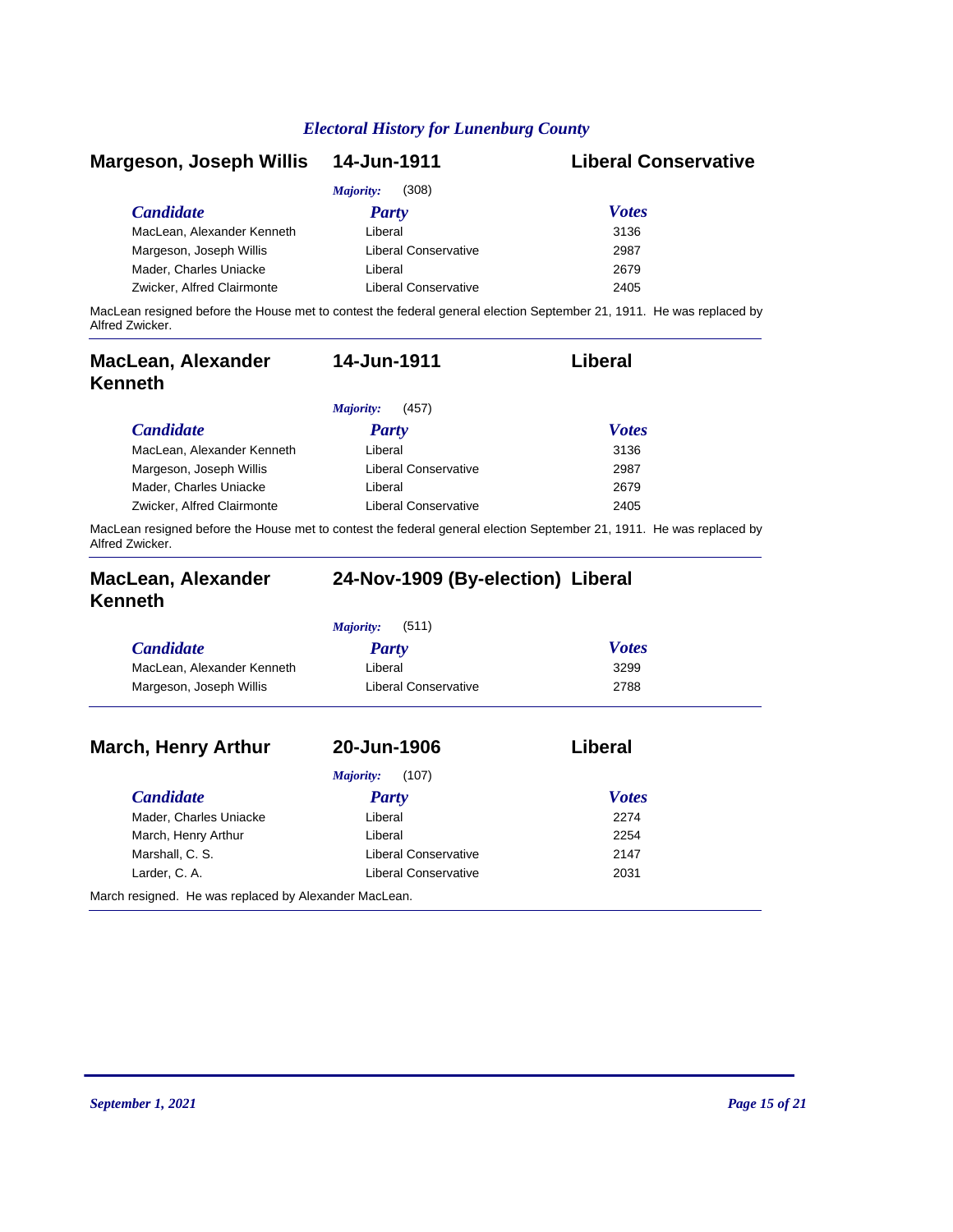| <b>Mader, Charles Uniacke</b>                                  | 20-Jun-1906                                                                                                     | <b>Liberal</b> |
|----------------------------------------------------------------|-----------------------------------------------------------------------------------------------------------------|----------------|
|                                                                | Majority:<br>(127)                                                                                              |                |
| <b>Candidate</b>                                               | Party                                                                                                           | <b>Votes</b>   |
| Mader, Charles Uniacke                                         | Liberal                                                                                                         | 2274           |
| March, Henry Arthur                                            | Liberal                                                                                                         | 2254           |
| Marshall, C. S.                                                | Liberal Conservative                                                                                            | 2147           |
| Larder, C. A.                                                  | <b>Liberal Conservative</b>                                                                                     | 2031           |
| March resigned. He was replaced by Alexander MacLean.          |                                                                                                                 |                |
| <b>Mader, Charles Uniacke</b>                                  | 03-Nov-1904 (By-election) Liberal                                                                               |                |
|                                                                | Majority:<br>(Acclamation)                                                                                      |                |
| <b>Candidate</b>                                               | <b>Party</b>                                                                                                    | <b>Votes</b>   |
| Mader, Charles Uniacke                                         | Liberal                                                                                                         | $\mathbf{0}$   |
| Mader won by acclamation.                                      |                                                                                                                 |                |
| <b>Sperry, John Drew</b>                                       | 03-Dec-1902 (By-election) Liberal                                                                               |                |
|                                                                | (Acclamation)<br>Majority:                                                                                      |                |
| <b>Candidate</b>                                               | <b>Party</b>                                                                                                    | <b>Votes</b>   |
| Sperry, John Drew                                              | Liberal                                                                                                         | $\Omega$       |
| <b>MacLean, Alexander</b>                                      | 02-Oct-1901                                                                                                     | Liberal        |
| <b>Kenneth</b>                                                 |                                                                                                                 |                |
|                                                                | <b>Majority:</b><br>(588)                                                                                       |                |
| <b>Candidate</b>                                               | <b>Party</b>                                                                                                    | <b>Votes</b>   |
| Davison, Edward Doran                                          | Liberal                                                                                                         | 2932           |
| MacLean, Alexander Kenneth                                     | Liberal                                                                                                         | 2923           |
| Wolfe, A. J.                                                   | <b>Liberal Conservative</b>                                                                                     | 2335           |
| Roberts, J. A.                                                 | <b>Liberal Conservative</b>                                                                                     | 2192           |
| Davison died July 17, 1902. He was replaced by John D. Sperry. | MacLean resigned to contest the federal general election of November 3, 1904. He was replaced by Charles Mader. |                |
| Davison, Edward Doran                                          | 02-Oct-1901                                                                                                     | Liberal        |
|                                                                | (597)<br><b>Majority:</b>                                                                                       |                |
| <b>Candidate</b>                                               | <b>Party</b>                                                                                                    | <b>Votes</b>   |
| Davison, Edward Doran                                          | Liberal                                                                                                         | 2932           |
| MacLean, Alexander Kenneth                                     | Liberal                                                                                                         | 2923           |
| Wolfe, A. J.                                                   | <b>Liberal Conservative</b>                                                                                     | 2335           |

Davison died July 17, 1902. He was replaced by John D. Sperry.

MacLean resigned to contest the federal general election of November 3, 1904. He was replaced by Charles Mader.

Roberts, J. A. 2192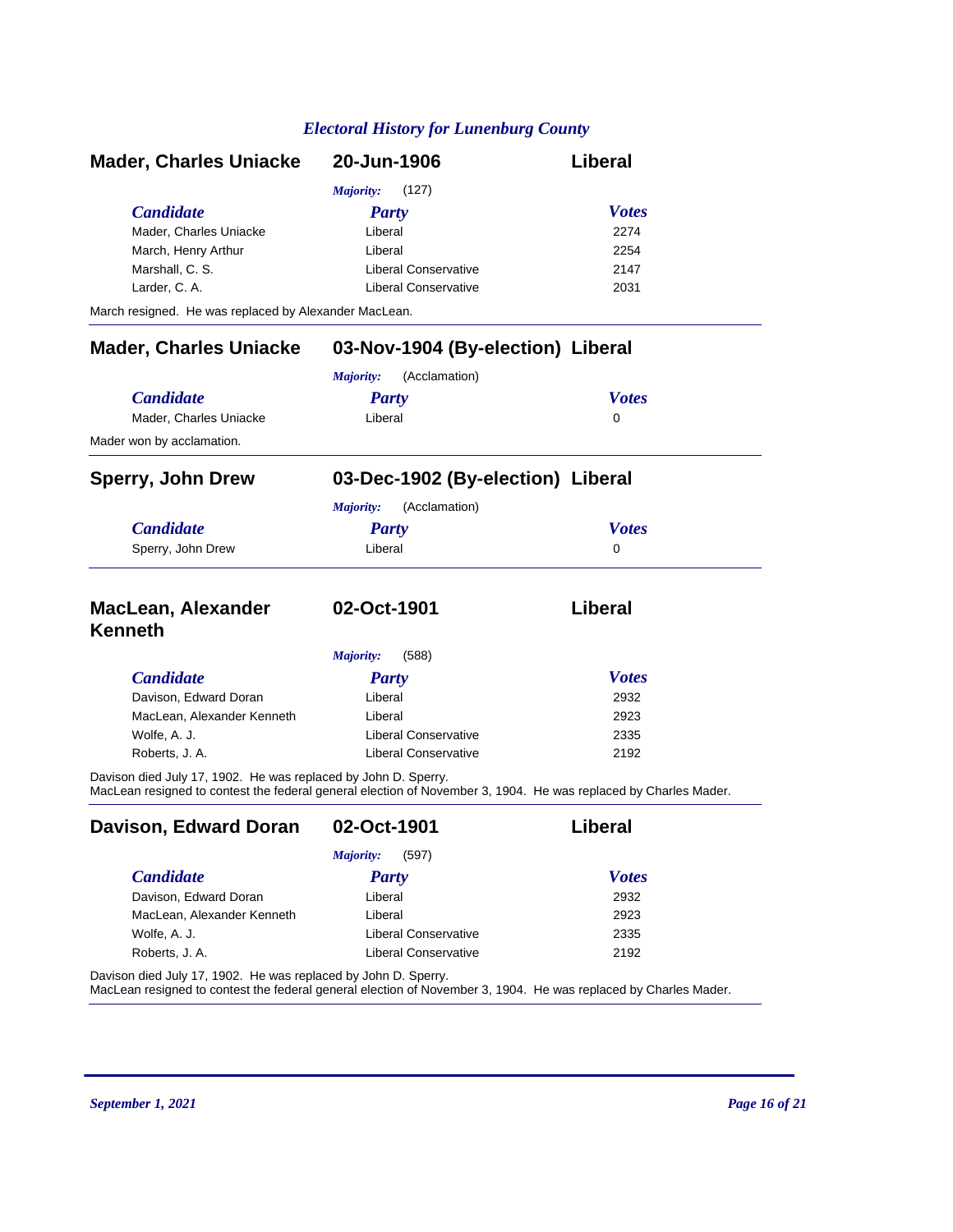| <b>Sperry, John Drew</b> | 20-Apr-1897          | Liberal      |  |
|--------------------------|----------------------|--------------|--|
|                          | (69)<br>Majority:    |              |  |
| <b>Candidate</b>         | Party                | <b>Votes</b> |  |
| Sperry, John Drew        | Liberal              | 2581         |  |
| Church, Charles Edward   | Liberal              | 2514         |  |
| Wolff, A. J.             | Liberal Conservative | 2512         |  |
| Hebb, Emanuel            | Liberal Conservative | 2507         |  |

# **Church, Charles Edward 20-Apr-1897 Liberal**

|                        | (2)<br>Majority:            |              |
|------------------------|-----------------------------|--------------|
| <i>Candidate</i>       | Party                       | <b>Votes</b> |
| Sperry, John Drew      | Liberal                     | 2581         |
| Church, Charles Edward | Liberal                     | 2514         |
| Wolff, A. J.           | <b>Liberal Conservative</b> | 2512         |
| Hebb, Emanuel          | <b>Liberal Conservative</b> | 2507         |

# **Moreash, Allan Rupert 15-Aug-1896 (By-election) Liberal**

| (872)<br>Maiority:    |                      |              |
|-----------------------|----------------------|--------------|
| <b>Candidate</b>      | <b>Party</b>         | <b>Votes</b> |
| Moreash, Allan Rupert | Liberal              | 2216         |
| Parker, George A.     | Liberal Conservative | 1344         |

| <b>Sperry, John Drew</b> | 15-Mar-1894                                                                                        | Liberal      |
|--------------------------|----------------------------------------------------------------------------------------------------|--------------|
|                          | (515)<br><i>Majority:</i>                                                                          |              |
| <b>Candidate</b>         | <b>Party</b>                                                                                       | <b>Votes</b> |
| Sperry, John Drew        | Liberal                                                                                            | 2648         |
| Church, Charles Edward   | Liberal                                                                                            | 2602         |
| McLean, James A.         | <b>Liberal Conservative</b>                                                                        | 2133         |
| Hirtle, J. A.            | Liberal Conservative                                                                               | 2101         |
|                          | Sperry resigned to contest the federal election of June 23, 1896. He was replaced by Allan Moreash |              |

Sperry resigned to contest the federal election of June 23, 1896. He was replaced by Allan Moreash.

**Church, Charles Edward 15-Mar-1894 Liberal**

|                        | (469)<br><i>Majority:</i> |              |
|------------------------|---------------------------|--------------|
| <i>Candidate</i>       | <b>Party</b>              | <b>Votes</b> |
| Sperry, John Drew      | Liberal                   | 2648         |
| Church, Charles Edward | I iberal                  | 2602         |
| McLean, James A.       | Liberal Conservative      | 2133         |
| Hirtle, J. A.          | Liberal Conservative      | 2101         |

Sperry resigned to contest the federal election of June 23, 1896. He was replaced by Allan Moreash.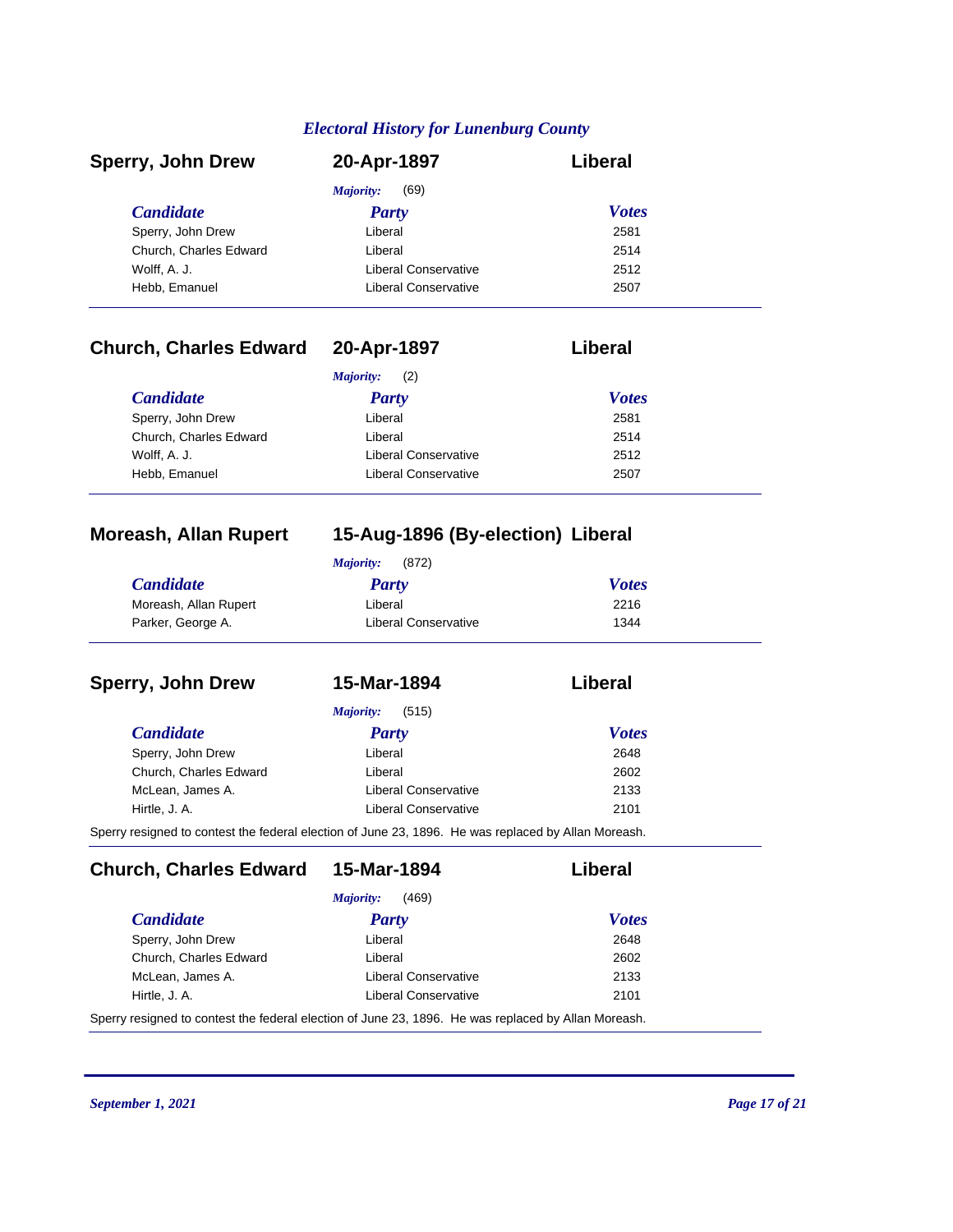| <b>Sperry, John Drew</b> | 21-May-1890          | Liberal      |  |
|--------------------------|----------------------|--------------|--|
|                          | (131)<br>Majority:   |              |  |
| <b>Candidate</b>         | <b>Party</b>         | <b>Votes</b> |  |
| Sperry, John Drew        | Liberal              | 2091         |  |
| Church, Charles Edward   | Liberal              | 2033         |  |
| McLean, James A.         | Liberal Conservative | 1960         |  |
| Smith, Charles Arnold    | Liberal Conservative | 1922         |  |

# **Church, Charles Edward 21-May-1890 Liberal**

|                        | (73)<br>Majority:    |              |
|------------------------|----------------------|--------------|
| <i>Candidate</i>       | Party                | <b>Votes</b> |
| Sperry, John Drew      | Liberal              | 2091         |
| Church, Charles Edward | Liberal              | 2033         |
| McLean, James A.       | Liberal Conservative | 1960         |
| Smith, Charles Arnold  | Liberal Conservative | 1922         |

### **Sperry, John Drew 16-Jan-1889 (By-election) Liberal**

|                   | Majority: |              |
|-------------------|-----------|--------------|
| <b>Candidate</b>  | Party     | <b>Votes</b> |
| Sperry, John Drew | Liberal   |              |

| Ross, George Angus                                       | 15-Jun-1886                 | Liberal      |
|----------------------------------------------------------|-----------------------------|--------------|
|                                                          | (323)<br>Majority:          |              |
| <b>Candidate</b>                                         | <b>Party</b>                | <b>Votes</b> |
| Church, Charles Edward                                   | Liberal                     | 1924         |
| Ross, George Angus                                       | Liberal                     | 1798         |
| Smith, Charles Arnold                                    | <b>Liberal Conservative</b> | 1475         |
| Caldwell, Aubrey B.                                      | <b>Liberal Conservative</b> | 1408         |
| Ross died June 29, 1888. He was replaced by John Sperry. |                             |              |

*Candidate Party Votes* **Church, Charles Edward 15-Jun-1886 Liberal** *Majority:* (449) Church, Charles Edward Liberal Liberal 1924 Ross, George Angus **Constant Constant Constant Constant Constant Constant Constant Constant Constant Constant Constant Constant Constant Constant Constant Constant Constant Constant Constant Constant Constant Constant Cons** Smith, Charles Arnold **Liberal Conservative** 1475 Caldwell, Aubrey B. Caldwell, Aubrey B. Caldwell, Aubrey B. Caldwell, Aubrey B. Caldwell, Australian Conservative Ross died June 29, 1888. He was replaced by John Sperry.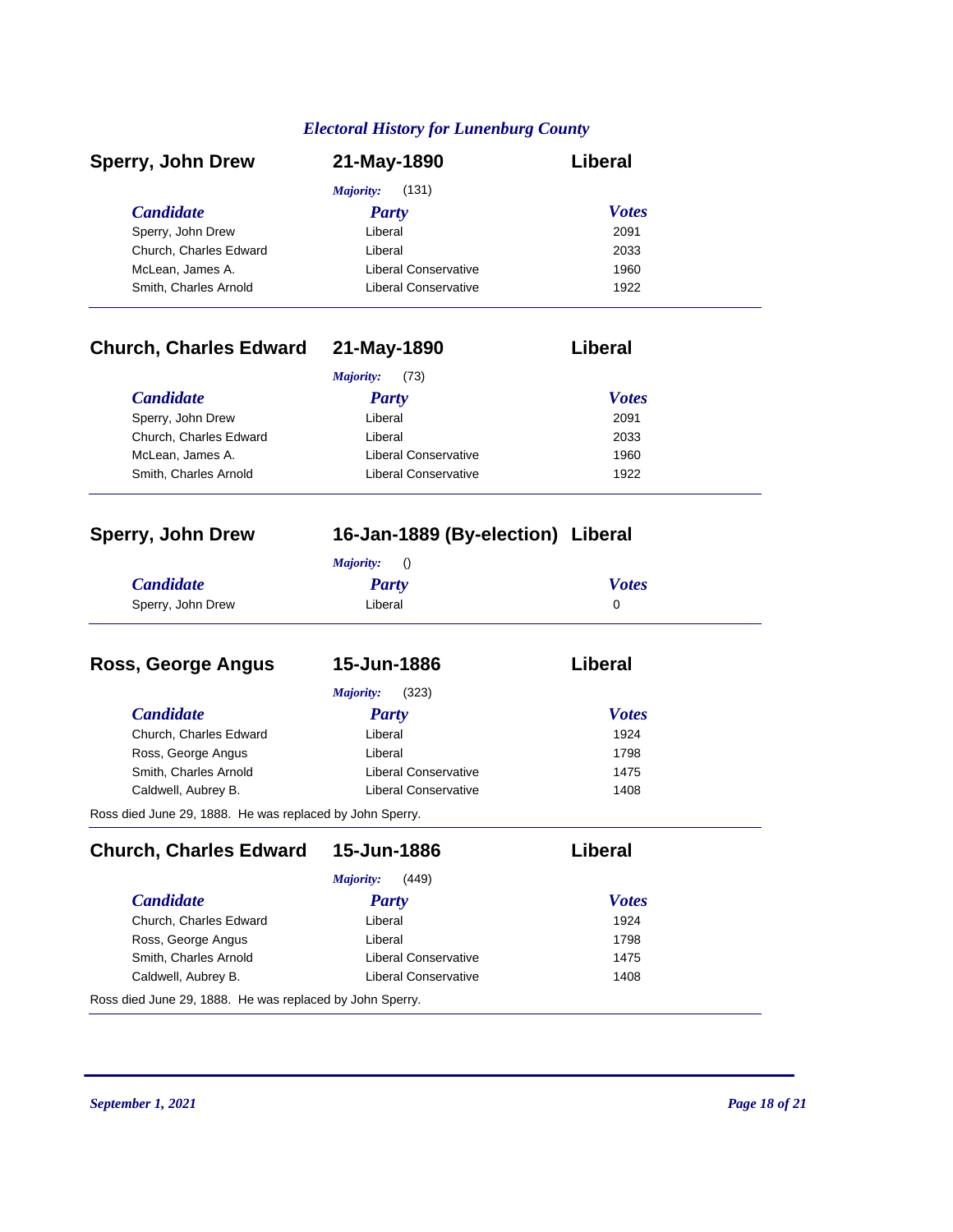|                                                                           | Church, Charles Edward 22-Aug-1882 (By-election) Liberal |                             |  |
|---------------------------------------------------------------------------|----------------------------------------------------------|-----------------------------|--|
|                                                                           | (Acclamation)<br>Majority:                               |                             |  |
| <b>Candidate</b>                                                          | <b>Party</b>                                             | <b>Votes</b>                |  |
| Church, Charles Edward                                                    | Liberal                                                  | $\Omega$                    |  |
| Church won by acclamation.                                                |                                                          |                             |  |
| Ross, George Angus                                                        | 20-Jun-1882                                              | Liberal                     |  |
|                                                                           | <b>Majority:</b><br>(241)                                |                             |  |
| <b>Candidate</b>                                                          | <b>Party</b>                                             | <b>Votes</b>                |  |
| Church, Charles Edward                                                    | Liberal                                                  | 1539                        |  |
| Ross, George Angus                                                        | Liberal                                                  | 1436                        |  |
| Smith, Charles Arnold                                                     | <b>Liberal Conservative</b>                              | 1195                        |  |
| Calder, W. R.                                                             | <b>Liberal Conservative</b>                              | 1075                        |  |
| Church appointed Provincial Secretary. He was re-elected August 22, 1882. |                                                          |                             |  |
| <b>Church, Charles Edward</b>                                             | 20-Jun-1882                                              | Liberal                     |  |
|                                                                           | (334)<br><b>Majority:</b>                                |                             |  |
| <b>Candidate</b>                                                          | <b>Party</b>                                             | <b>Votes</b>                |  |
| Church, Charles Edward                                                    | Liberal                                                  | 1539                        |  |
| Ross, George Angus                                                        | Liberal                                                  | 1436                        |  |
| Smith, Charles Arnold                                                     | <b>Liberal Conservative</b>                              | 1195                        |  |
| Calder, W. R.                                                             | <b>Liberal Conservative</b>                              | 1075                        |  |
| Church appointed Provincial Secretary. He was re-elected August 22, 1882. |                                                          |                             |  |
| <b>Smith, Charles Arnold</b>                                              | 17-Sep-1878                                              | <b>Liberal Conservative</b> |  |
|                                                                           | Majority:<br>(433)                                       |                             |  |
| <b>Candidate</b>                                                          | <b>Party</b>                                             | <b>Votes</b>                |  |
| Smith, Charles Arnold                                                     | <b>Liberal Conservative</b>                              | 1719                        |  |
| James, Edward                                                             | <b>Liberal Conservative</b>                              | 1479                        |  |
| Wade, F. B.                                                               | Liberal                                                  | 1286                        |  |
| Eisenhauer, James Daniel                                                  | Liberal                                                  | 1263                        |  |
|                                                                           |                                                          |                             |  |
| James, Edward                                                             | 17-Sep-1878                                              | <b>Liberal Conservative</b> |  |
|                                                                           | (193)<br>Majority:                                       |                             |  |
| <b>Candidate</b>                                                          | <b>Party</b>                                             | <b>Votes</b>                |  |
| Smith, Charles Arnold                                                     | Liberal Conservative                                     | 1719                        |  |
| James, Edward                                                             | <b>Liberal Conservative</b>                              | 1479                        |  |
| Wade, F. B.                                                               | Liberal                                                  | 1286                        |  |
| Eisenhauer, James Daniel                                                  | Liberal                                                  | 1263                        |  |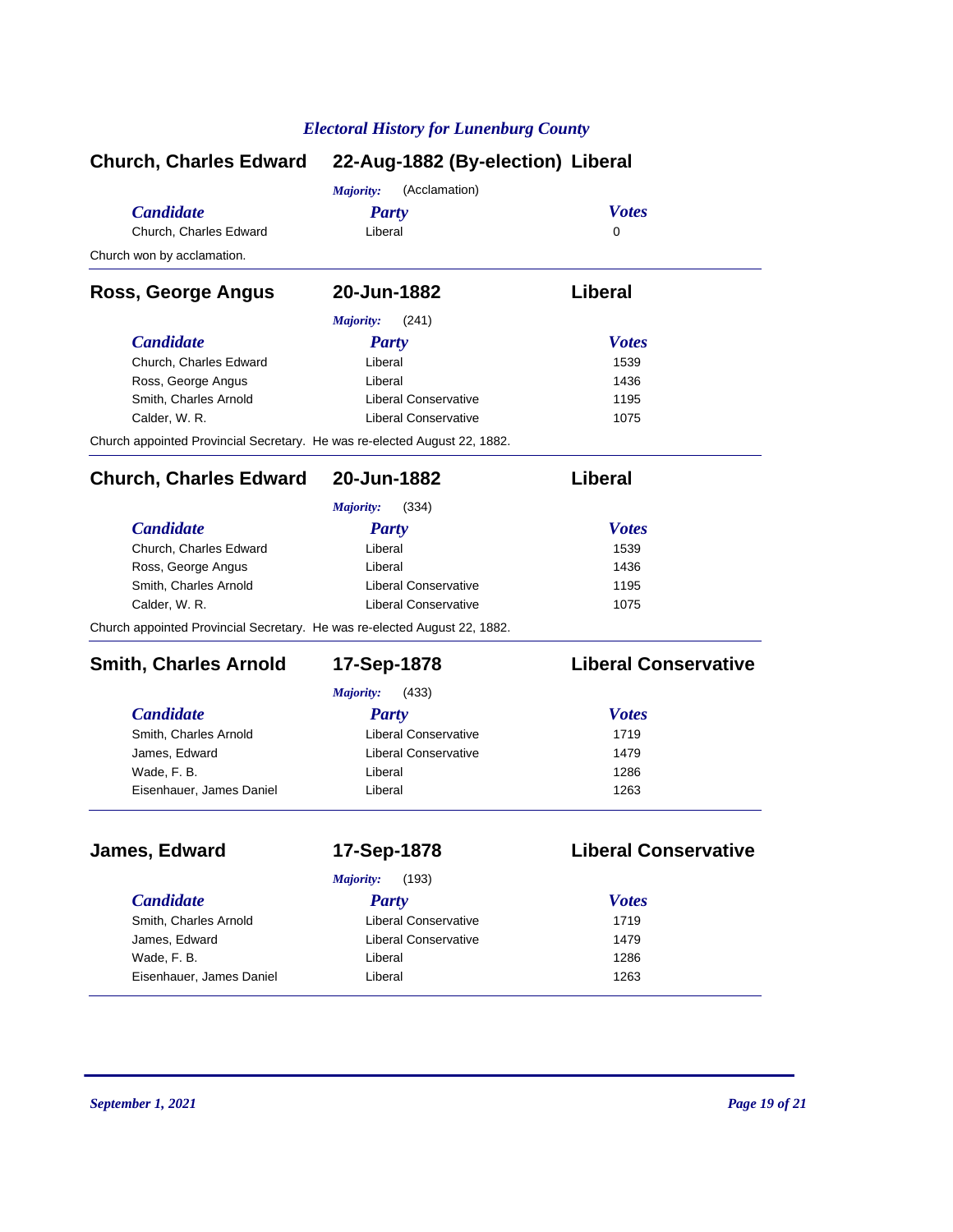| Davison, Charles Henry | 27-Sep-1876 (By-election) Liberal |              |  |
|------------------------|-----------------------------------|--------------|--|
|                        | (385)<br><i>Majority:</i>         |              |  |
| <i>Candidate</i>       | <b>Party</b>                      | <b>Votes</b> |  |
| Davison, Charles Henry | Liberal                           | 1322         |  |
| Andrews                | Liberal                           | 937          |  |
|                        |                                   |              |  |

### **Eisenhauer, James Daniel 17-Dec-1874 Liberal**

| <b>Candidate</b>         | Party                | <b>Votes</b> |
|--------------------------|----------------------|--------------|
| Eisenhauer, James Daniel | Liberal              | 1507         |
| DesBrisay, Mather Byles  | Liberal              | 1423         |
| Young, William           | Liberal Conservative | 1148         |
| James, Edward            | Liberal Conservative | 1127         |

# **DesBrisay, Mather Byles 17-Dec-1874 Liberal**

|                          | (275)<br>Majority:                                                                                        |              |
|--------------------------|-----------------------------------------------------------------------------------------------------------|--------------|
| <b>Candidate</b>         | <b>Party</b>                                                                                              | <b>Votes</b> |
| Eisenhauer, James Daniel | Liberal                                                                                                   | 1507         |
| DesBrisay, Mather Byles  | Liberal                                                                                                   | 1423         |
| Young, William           | Liberal Conservative                                                                                      | 1148         |
| James, Edward            | Liberal Conservative                                                                                      | 1127         |
|                          | DesBrisay seat declared vacant. He was appointed to County judgeship. He was replaced by Charles Davison. |              |

# **Eisenhauer, James Daniel 16-May-1871 Liberal**

| Liberal | 0     |              |
|---------|-------|--------------|
| Liberal | 0     |              |
|         | Party | <b>Votes</b> |

| <b>DesBrisay, Mather Byles</b>               | 16-May-1871                | Liberal      |
|----------------------------------------------|----------------------------|--------------|
|                                              | (Acclamation)<br>Majority: |              |
| <b>Candidate</b>                             | Party                      | <b>Votes</b> |
| Eisenhauer, James Daniel                     | Liberal                    | 0            |
| DesBrisay, Mather Byles                      | Liberal                    | 0            |
| DesBrisay and Eisenhauer won by acclamation. |                            |              |